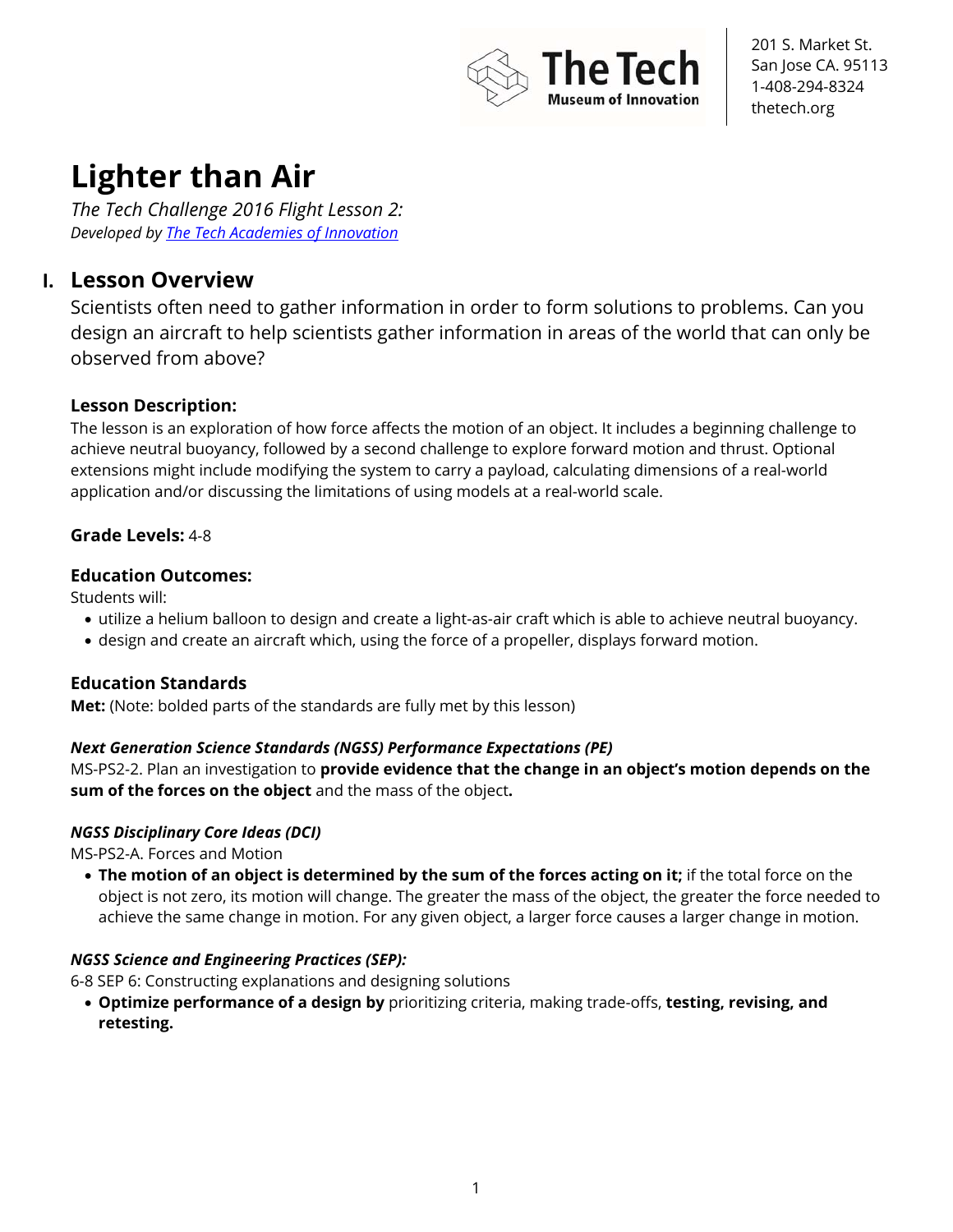

**Addressed:** (The following standards are practiced in this lesson but are not explicitly taught and assessed)

### *Next Generation Science Standards (NGSS) Performance Expectations (PE)*

4-ESS3-2. Generate and compare multiple solutions to reduce the impacts of natural Earth processes on humans.

5-ESS3-1. Obtain and combine information about ways individual communities use science ideas to protect Earth's natural resources and environments.

MS-PS3–5. Construct, use, and present arguments to support the claim that when the kinetic energy of an object changes, energy is transferred to or from the object.

MS-ESS3-2. Analyze and interpret data on natural hazards to forecast future catastrophic events and inform the development of technologies to mitigate their effects.

MS-ETS1-4. Develop a model to generate data for iterative testing and modification of a proposed object, tool, or process such that an optimal design can be achieved.

### *NGSS Disciplinary Core Ideas (DCI)*

3-5-ETS1.A: Defining and Delimiting Engineering Problems

• Possible solutions to a problem are limited by available materials and resources (constraints). The success of a designed solution is determined by considering the desired features of a solution (criteria). Different proposals for solutions can be compared on the basis of how well each one meets the specified criteria for success or how well each takes the constraints into account.

MS-ETS1.C: Optimizing the Design Solution

- Although one design may not perform the best across all tests, identifying the characteristics of the design that performed the best in each test can provide useful information for the redesign process—that is, some of the characteristics may be incorporated into the new design.
- The iterative process of testing the most promising solutions and modifying what is proposed on the basis of the test results leads to greater refinement and ultimately to an optimal solution.

### *NGSS Crosscutting Concepts (CCC):*

6-8-CCC 6. Structure and Function - The way an object is shaped or structured determines many of its properties and functions.

• Structures can be designed to serve particular functions by taking into account properties of different materials, and how materials can be shaped, used and respond to forces.

#### *Common Core Standards:*

CCSS.Math 6.EE.9: Represent and analyze quantitative relationships between dependent and independent variables: Use variables to represent two quantities in a real-world problem that change in relationship to one another; write an equation to express one quantity, thought of as the dependent variable, in terms of the other quantity, thought of as the independent variable. Analyze the relationship between the dependent and independent variables using graphs and tables, and relate these to the equation. *Example: Scaling a model to real world size.*

CCSS.Math 7.RP.2: Analyze proportional relationships and use them to solve real-world and mathematical problems: Recognize and represent proportional relationships between quantities. (a)Decide whether two quantities are in a proportional relationship, e.g., by testing for equivalent ratios in a table or graphing on a coordinate plane and observing whether the graph is a straight line through the origin. (b) Identify the constant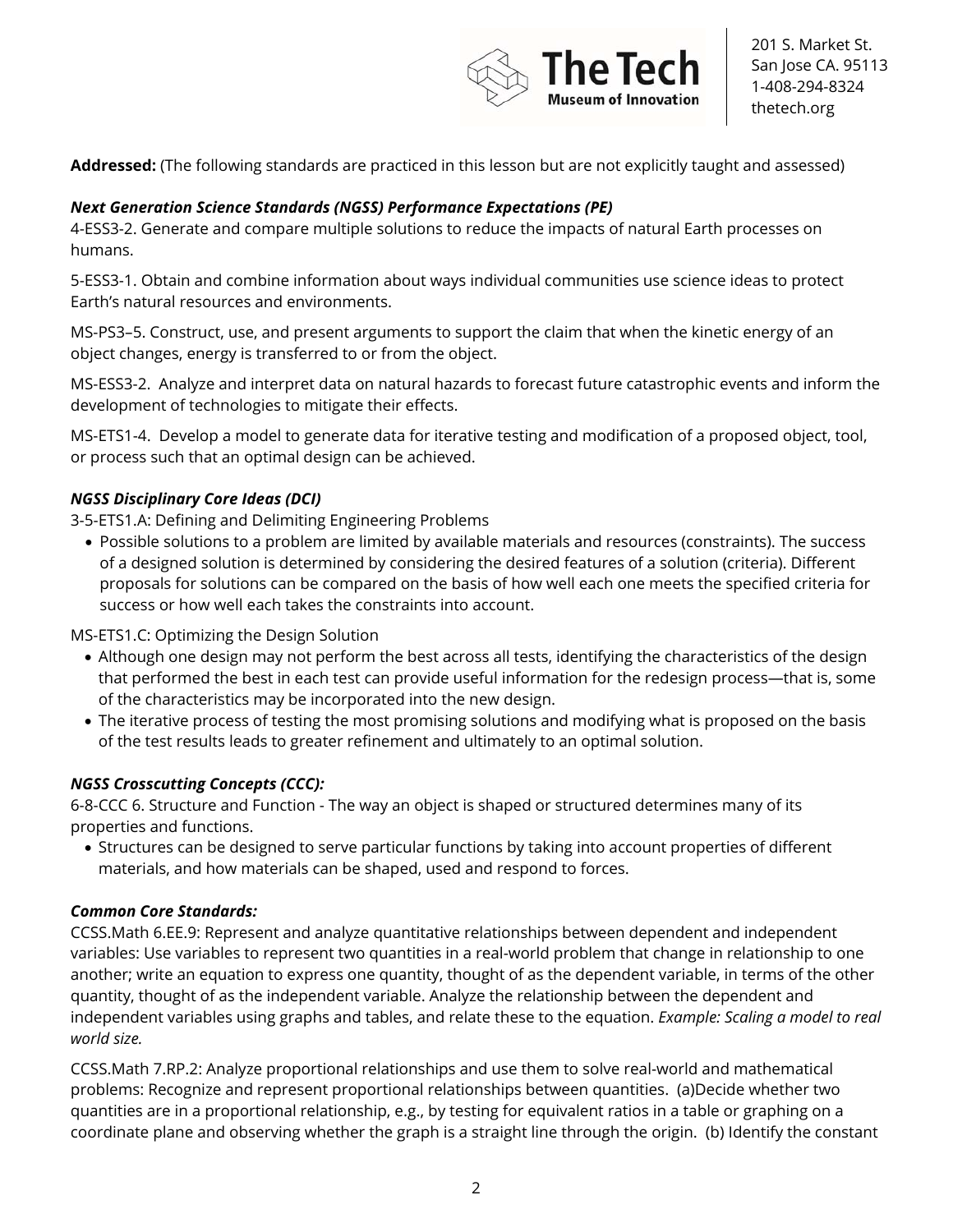

of proportionality (unit rate) in tables, graphs, equations, diagrams, and verbal descriptions of proportional relationships.

CCSS.ELA-Literacy.W.8.4 Produce clear and coherent writing in which the development, organization, and style are appropriate to task, purpose, and audience.

### *English Language Development Standards:*

Part 1A.1: Exchanging information and ideas with others through oral collaborative conversations on a range of social and academic topics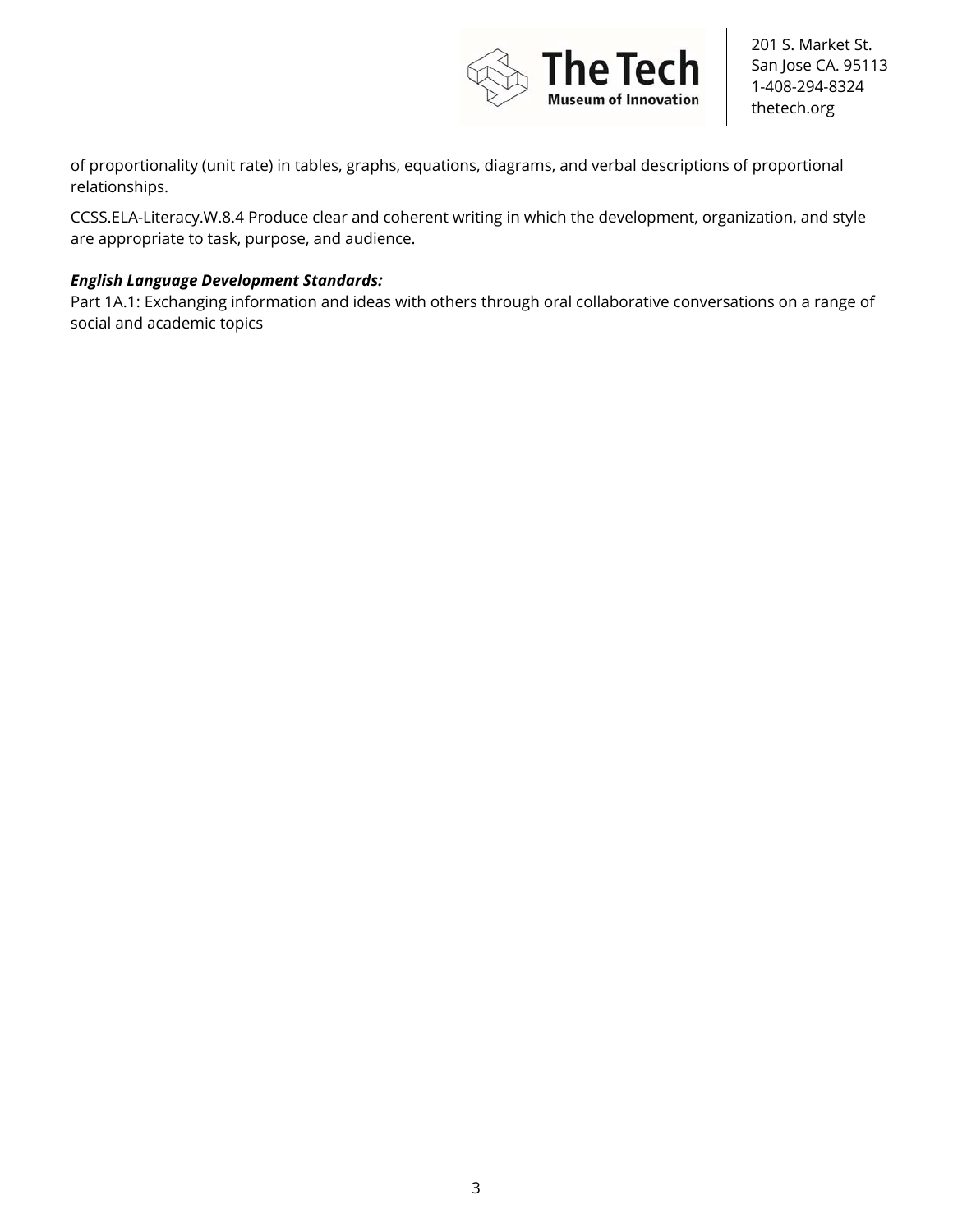

# **II. Advanced Prep & Set-Up for Lesson**

# **Light-as-Air Set-Up**

*Materials (per group of 3-4 students)* 

- 1 mylar balloon filled with helium, recommended diameter of at least 18", leashed on ribbon
- 2 non-flexible 'super jumbo' drinking straws
- Several small (#1) paper clips
- 4 chenille stems (i.e. pipe cleaners)
- several index cards
- clear tape (about 1 foot)
- 2-4 pairs of scissors
- stop watch
- Optional: additional materials such as foam pieces or other small items to use as ballast (material that provides stability to a vehicle or structure) or as a payload. Also, wire cutters may be used to cut paper clips

*Light-as-Air Set-Up* 

- Make sure balloons are pre-filled with helium and attached to a weighted ribbon or fishing line leash to prevent escaping to the ceiling of the classroom.
- Set up one table as a materials station where students can pick up materials to use in their groups.
- Classroom should be set up so that students can work in groups of 3 or 4.
- Time craft remain in neutral buoyancy should be collected as aircraft buoyancy is tested using the Data Collection Table (see Appendix C):

| Trial #1     | Trial #2     | Trial #3     | <b>Average Time</b> |
|--------------|--------------|--------------|---------------------|
| Example: 16s | Example: 13s | Example: 15s | Example: 14.67s     |

s=seconds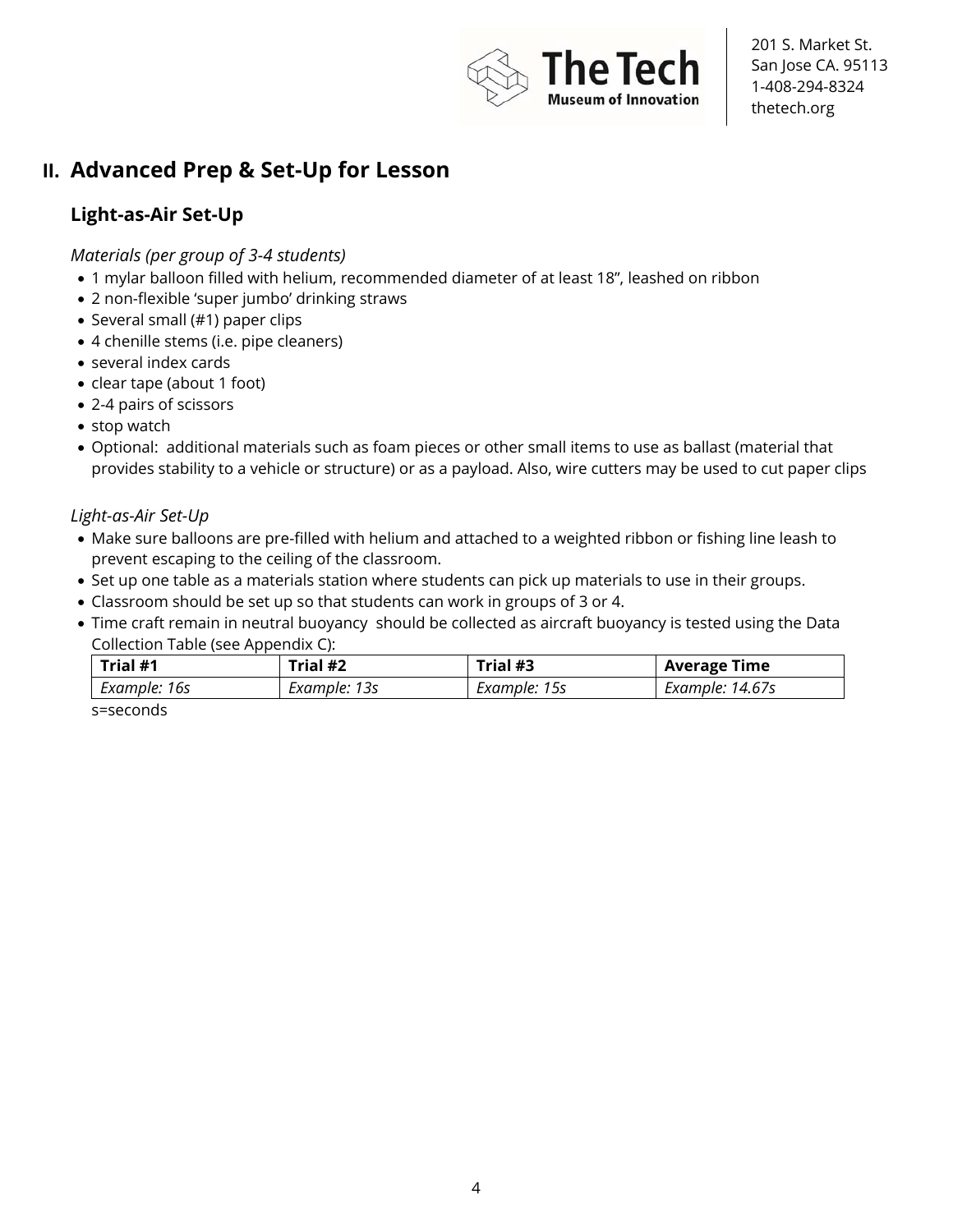

# **Controlled Flight Set-Up**

*Materials (per group of 3-4 students)* 

- All materials from "Light-as-Air" set-up
- 3 pony beads for payload
- 1 propeller assembly *(order kits at Delta Education, select "FOSS Middle School" and "Force and Motion, First Edition")*
	- 1 Propeller
	- 2 End-hooks
	- 1 "S1" rubber band
	- 1 4-inch piece of non-flexible "giant" drinking straw
- 3 post-its or other temporary marker to indicate distance aircraft travels on the floor
- tape measure
- masking tape to mark distances on the floor in 1 foot increments

Suggested additional materials as available:

• Additional materials such as foam, balsa wood, tubing, plastic or other lightweight material are useful for building platforms for propeller assemblies or payload carriers. These materials can be cut or torn by students based on their design needs. Size will vary based on availability and weight of material, but 2-inch by 4–inch would be adequate.



### *Controlled Flight Test Set-Up*

- Classroom should continue to be set up so that students can work in groups of 3 or 4 with a testing station on one side of the room
- Testing station should be set up with the following:
	- A long open space of at least 15 feet.
	- Tape a marker on the floor to designate a launching starting point.
	- Using the tape measure, mark off every 1 foot for 15 total feet.
	- When teams are distance testing, place the post-it or marker at the point where the aircraft reaches on each trial
	- This lab should be conducted indoors to avoid issues with air turbulence. Also control, as possible, A/C units, fans, open doors etc.)
- Distance data should be collected as aircraft are tested using the Data Collection Table (see Appendix C)

| Flight #1       | Flight #2        | Flight #3       | <b>Average Flight:</b> |
|-----------------|------------------|-----------------|------------------------|
| Example: 7 feet | Example: 10 feet | Example: 8 feet | Example: 8.33 feet     |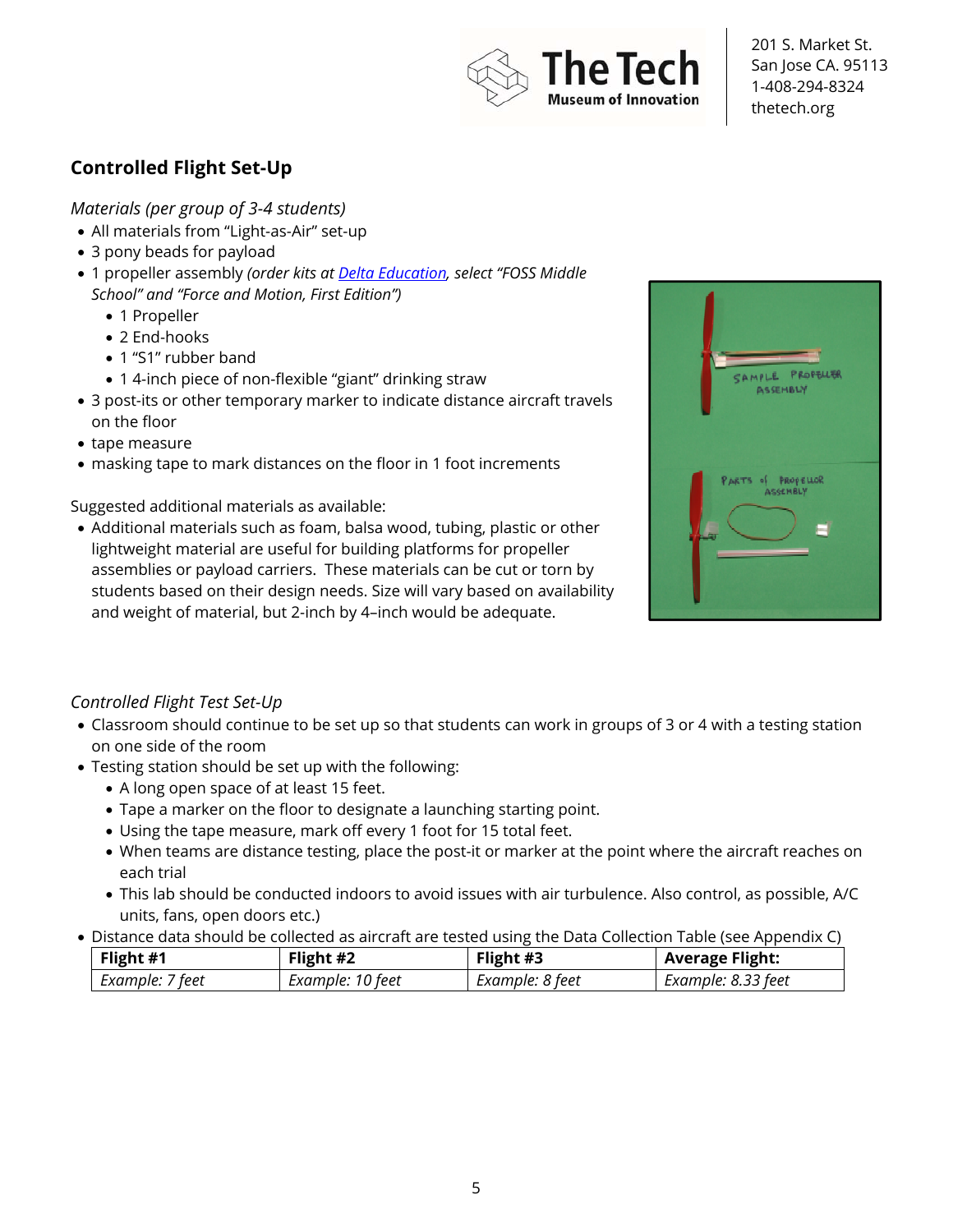

# **IV. Lighter than Air Craft Design Lesson Guide**

**Guiding Question:** How can scientists study areas of the world that can only be observed from above?

### **A. Introduction (20 minutes)**

This section is a time to discuss the challenge with students and to activate their prior knowledge.

- 1. Post pictures of fish and submarines for students to observe. Ask students to brainstorm in small groups how fish and submarines are similar and different. Have them also brainstorm what they must both do in order to function under water. What characteristics do fish and submarines need that boats do not need?
- 2. Have the groups share out and compile a list of characteristics and functions of the fish and submarines on the Venn diagram *("Comparing Fish and Submarines" Appendix C)*.
- 3. Review forces by demonstrating forces on an object at rest and in motion and asking questions. Suggested questions might include:
	- When an object is at rest, what forces are acting upon it? (Gravity is pulling down. The surface it rests on is pushing up.)
	- What is the sum of the forces on this object? (Zero.)
	- When an object (like a car) is moving at a constant speed, what forces are acting on it? (Gravity is pushing down. The road is pushing up. The engine is propelling the car forward. Air resistance causes drag to push the car backward).
	- What is the sum of the forces on this object? (Zero, because the forces are balanced.)
	- If you wanted to change the motion of the car to make it accelerate or go faster, how would the forces need to change? (The engine would need to make the forward force stronger).

#### **Facilitator Notes:**

- Introduction
- When brainstorming, if necessary, direct the conversation toward how both fish and submarines need to stay underwater, but not sink to the bottom.
- Venn diagrams can vary in complexity according to grade level.
- In the Venn diagram, similarities may include that both: are able to move up and down in the water, move forward (horizontally), turn and change direction, have similar body shapes, etc. Differences may include that fish are alive, submarines are man-made; fish remain underwater, submarines surface for air and supplies, etc.
- Use a document camera or an interactive whiteboard to complete the Venn diagram with the students.
- Third grade core force concepts to review include:
	- o Each force acts on one particular object and has both strength and direction.
	- o An object at rest typically has multiple forces acting on it, but they add to give zero net force on the object.
	- o Forces that do not sum to zero can cause changes in the object's speed or direction of motion.
	- o Gravity is a force that pulls all objects down to the Earth.
- In reviewing gravity, It may be helpful to watch Defining Gravity: Crash Course Kids #4.1 (link here or see Appendix B for URL)
- See Appendix B for other buoyancy lessons.
- Students should observe that gravity pushes down on fish/submarine., Water pressure pushes up on the fish/submarine. Propulsion or pushing back on the water pushes the submarine or fish forward and water resistance or currents push the fish/submarine backward.
- 4. Ask students to consider what forces might be acting on a fish or a submarine as they float in the water. This information can be added to the Venn diagram using a different color pen.
- 5. Ask students how those forces might affect the motion of the fish or submarine and continue to add this information to the Venn diagram. Have students circle everything on their Venn diagram that has to do with forces.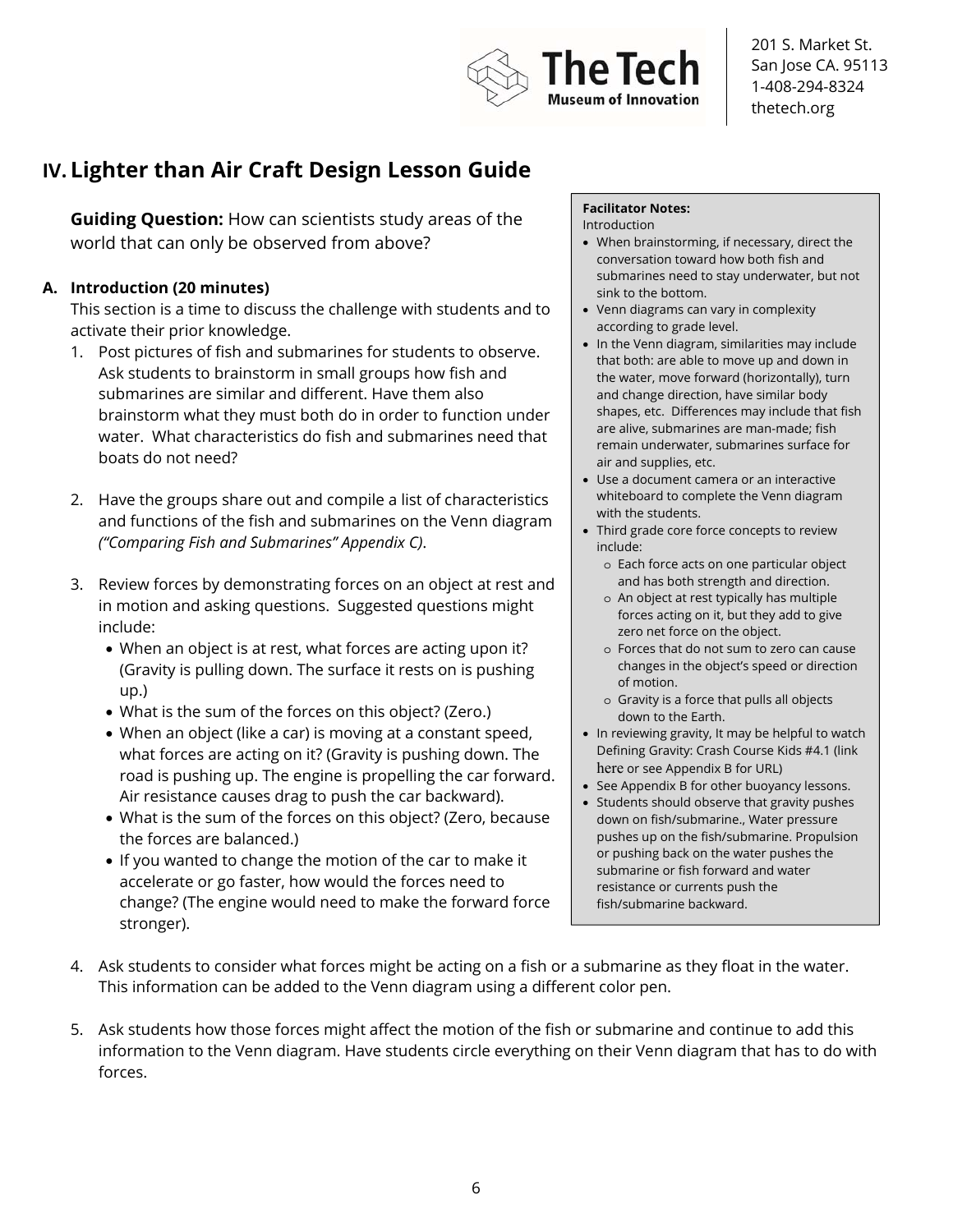**Facilitator Notes:** 

Possible sentence stems to use with students to facilitate discussion of design process and results:

- "I think that the balloon will \_\_\_\_\_\_\_\_\_, because our design\_
- "If we add/remove \_\_\_\_\_\_\_\_/from our design, then our balloon will
- "When we tested it, I think that the balloon , because we

201 S. Market St. San Jose CA. 95113 1-408-294-8324 thetech.org

### **B. Light-as-Air Design Challenge (20-40 minutes)**

1. Introduce the first design challenge by asking students to find a way to make the balloon float above the floor but not above 5 feet.

#### Design Problem:

• Scientists need to study ozone in our atmosphere which is located in the stratosphere. The instruments will be carried up on a helium balloon, but must stay at a particular altitude in order to study ozone. Using a helium balloon, create an aircraft that will float above floor, but not above 5 feet.

Criteria (Design Requirements/Desired Features):

- Use the helium balloon and materials provided
- Balloon must be able to float between floor and the end of the tether for at least 15 seconds

#### **Facilitator Notes:**

he Teck

seum of Innovation

Light-as-Air Experimental Design

- Students should notice that if helium balloon rises toward ceiling, the lift needs to be countered with greater mass.
- Students should notice that a sinking helium balloon will need to be balanced by reducing the mass.
- When comparing forces acting on a fish or submarine compared to those on their aircraft, the forces will be the same; however, the fluid forces of water are of a greater magnitude than those of air. The fluid forces include **drag** (resistance) and pressure (air or water pressure). When aircraft rise, we call this force **lift**.
- If students achieve 15 seconds, challenge them to go for 30 seconds or more.

#### Constraints (Design Limitations):

- You may not tape or otherwise permanently fix anything directly onto the balloon (allows balloons to be re-used)
- The balloon must be free-floating (You may not touch the balloon during the test)
- The tether itself may touch the floor as long as none of the load students added touches the floor

#### Testing:

- Buoyancy Test: have student teams demonstrate the buoyancy of their aircraft one at a time. Have students record three time trials in their Data Collection Tables handout *("Data Collection Table", Appendix C)*
- As students work on their designs, have them document their design features, results and changes in a graphic organizer *("Light-as-Air Design Challenge Notes", Appendix C)*
- 2. While students are working on their designs, circulate and ask questions to encourage critical thinking and perseverance. Questions might include:
	- What changes can you make to your design to better meet the criteria?
	- What trade-offs can you think of where getting rid of one material may open up different design possibilities?
	- What have you learned from that trial? Knowing that, how will that guide your next design change?"
- 3. Have students recall the forces acting on a fish or submarine, and have students relate these forces to the forces that would act on their aircraft. Are they the same - or are they different?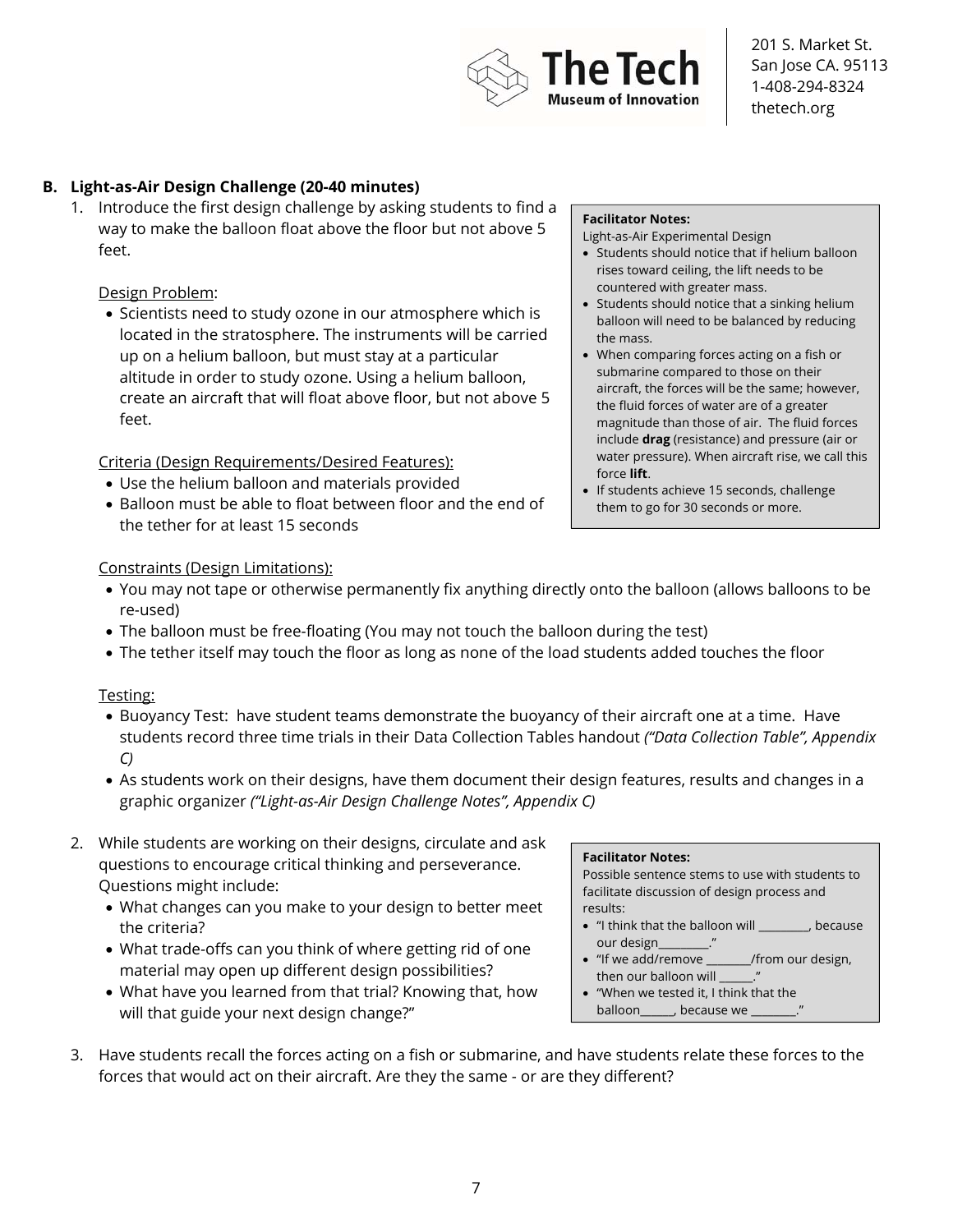- 4. Run the tests and have students document their observations.
	- How do you predict each aircraft will float? Why?
	- What do you notice about the characteristics of each design? What's similar? What's different?
	- What do you notice about how each floats?
	- What do you notice about the design of each aircraft that might contribute to these flight characteristics?
	- What are the strengths and failure points or weaknesses of each design?

### **C. Neutral Buoyancy Content Learning (40-60 minutes)**

- 1. Begin by reviewing the results of the first design challenge. Pair up the groups to discuss:
	- What worked? What didn't work?
	- Were you successful in the time allotted? If so, how many iterations did you try? If not, what would your next steps be?
	- How would you describe the forces acting on your balloon?
	- What did you have to do to try to balance the forces?
- 2. Record on a chart the general "aha's" that were found (about forces and engineering).
- 3. Introduce two essential vocabulary terms: for example, **neutral buoyancy** and **balanced forces**.
	- As students watch the following video, ask them to notice when the submarine is **neutrally buoyant**? What was hard about making the submarine neutrally buoyant?
	- Show the video on science project submarine: Maddy's Science Project *(link here or see Appendix B for URL).*
	- Explain that when the upward force of **lift** is balanced with the downward force of **gravity**, the submarine is **neutrally buoyant**—neither sinking nor floating.
- 4. Using the Frayer model *("Buoyancy Vocabulary," Appendix C)*, have students explore these vocabulary by writing a given definition, their own definition, drawing a picture and giving a non-example of the word.
	- When the force of gravity is **balanced** by lift (a force opposite to gravity), buoyancy is neutral (the object does not sink or rise). An object only sinks or rises if the forces on it are unbalanced.
	- **Buoyancy** is the tendency of an object (fish or submarine) to float in a fluid (i.e., water, air or other fluid)
	- An object that sinks has a **negative buoyancy** (gravity > lift).
	- An object that rises has a **positive buoyancy** (lift > gravity).

#### **Facilitator Notes:**

Vocabulary Learning and Supporting English Language Learners

- The Frayer Model involves drawing pictures, which helps students, especially English Language Learners comprehend the vocabulary.
- Have students create a Frayer model of 4 to 6 critical vocabulary words. Each Frayer model has the vocabulary word in the center (e.g. **buoyancy**). In the top left corner, students write a teacher-given definition in student friendly language (**The ability to float in air or water).** In the top right corner, students include examples (**A duck floats because it weighs less than the water it displaces**). After sharing and peer-discussion, students write a non-example in the bottom right (**An anchor is not buoyant, because it sinks to the bottom.**), and an in-context drawing in the bottom left.
- The discussion of submarines and fish helps connect to students' background knowledge to the concept of buoyancy.
- Consider the language students are using after conducting the neutral buoyancy portion of the challenge, and move from their language to the terms of buoyancy (Include concepts of **buoyancy, lift, gravity**, and for 8th grade students **density**.)

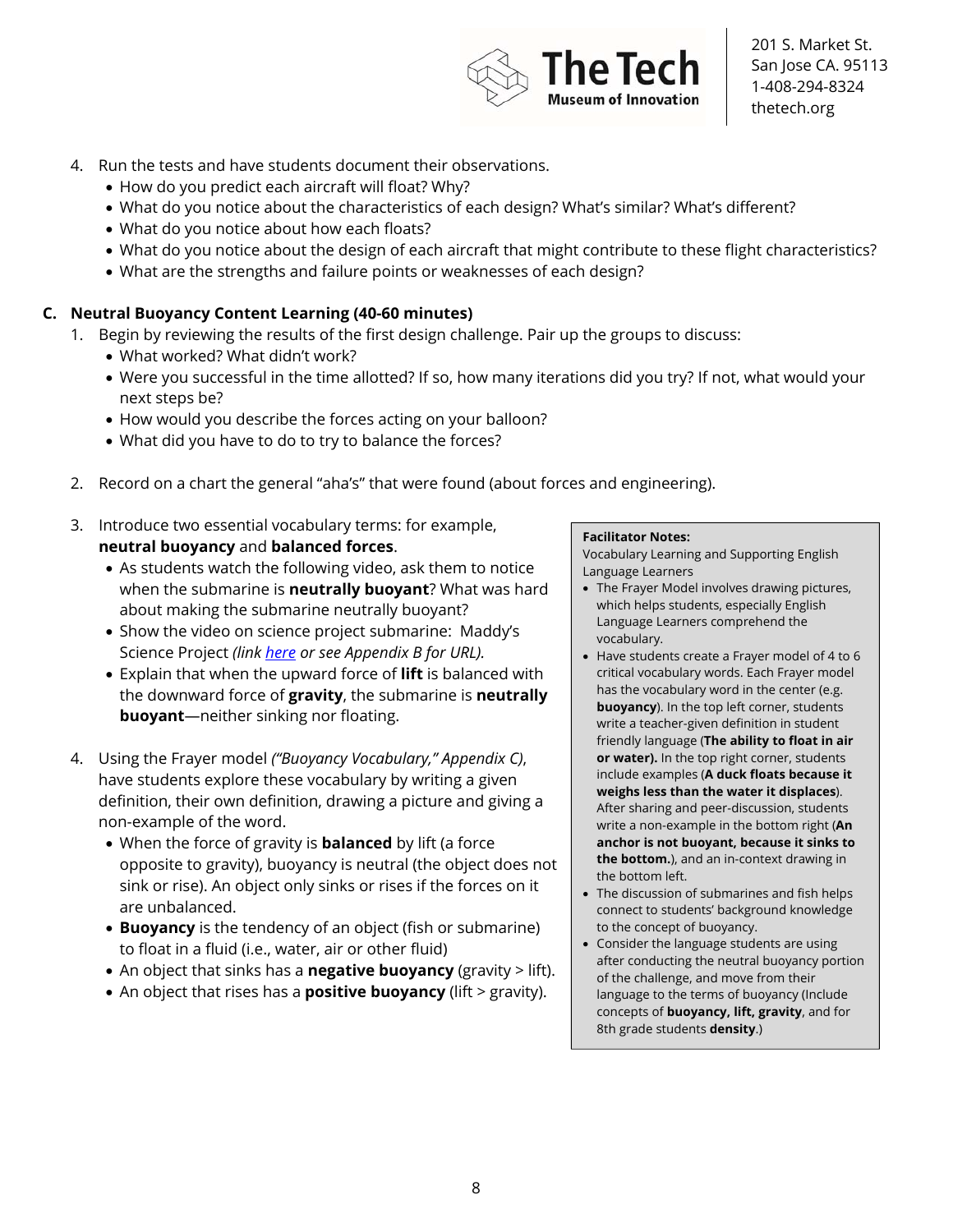

- 5. Discuss forward motion of fish and submarines.
	- How do submarines achieve forward motion? (The engine provides energy to thrusters, which use a propeller to push against water).
	- How do fish achieve forward motion? (Fish move their bodies in a wave-like motion that pushes against the water)
	- When a fish or submarine swim or move forward, how would you describe the forces acting on them? (The forward motion is greater than the water resistance or current).
	- We call the forward motion **thrust** and air or water resistance is **drag**.
- 6. Using the Frayer model, have students explore two more vocabulary terms. For example: **thrust** and **drag**.

#### **Facilitator Notes:**

Neutral Buoyancy Content Learning

- Groups should present their findings to the whole class as a way for the group to learn from their collective successes and failures.
- Students should observe that **lift** is pushing the balloon up and that they needed to increase the mass in order to reach a point where **gravity** is equal to **lift**.
- Possible sentence stems to use with students to facilitate discussion of buoyancy:
	- o "Our balloon achieved buoyancy when it  $\cdot$  ."
	- o In order to make our balloon buoyant, we had to \_\_\_\_\_\_\_."
- 7. Show an example of a force diagram showing how force acts on an object. Have the students compare their drawings from the first challenge to the force diagram. They should add arrows to show the forces acting on their balloon if they don't already have them. *(For example, visit the force diagram here or see Appendix B for the full URL.)*

### **D. Controlled Flight Design Challenge (30-50 minutes)**

- 1. Introduce the second design challenge. Explain to students that they are now going to use what they learned about making their balloon neutrally buoyant in the first experiment to control the flight of an aircraft!
	- Can you think of any places in the world that would be difficult to travel to by land?
	- How about places that would not be safe to travel to by land?

#### **Facilitator Notes:**

- Designing a lightweight aircraft is integral to this second challenge. If students were not successful in Part B, have them start by completing a neutrally buoyant craft.
- 2. Show students a map that shows the most remote places on Earth *(link here or see Appendix B*) pose the questions:
	- What makes these locations challenging to visit? (Allow students to make observations based on the pictures.)
	- Why might scientists need to study these places? (Scientists may study living things that only live in remote locations. They may study the geologic history, fossils, seismic faults or volcanoes in remote locations).
	- How might they do it? (Allow students to brainstorm)
- 3. Explain to students that their task is to design an aircraft to observe places that are hazardous to study on the ground. Students will continue their work on a light-as-air craft to achieve neutral buoyancy (maintain an altitude above the floor, but no more than 8 feet, for at least 15 seconds). In this part of the design challenge, students will design a thrust system to propel the craft in a desired direction from 5 to 15 feet.

#### **Facilitator Notes:**

Controlled Flight Design Challenge

- Items such as paper clips may be used to attach parts of the aircraft to the balloon as they may be easily removed
- Students will journal their work through multiple iterations of their design as they go. As you circulate, check in with groups to see that they are taking notes on what they are trying, whether it is working or not, and what changes are being made. It may be helpful to have groups decide one person who will be the 'journaler' as they work. They may rotate through this role as they work.
- For fifth grade students, have them determine one advantage and one disadvantage of using a helium buoyancy device to watch for natural disasters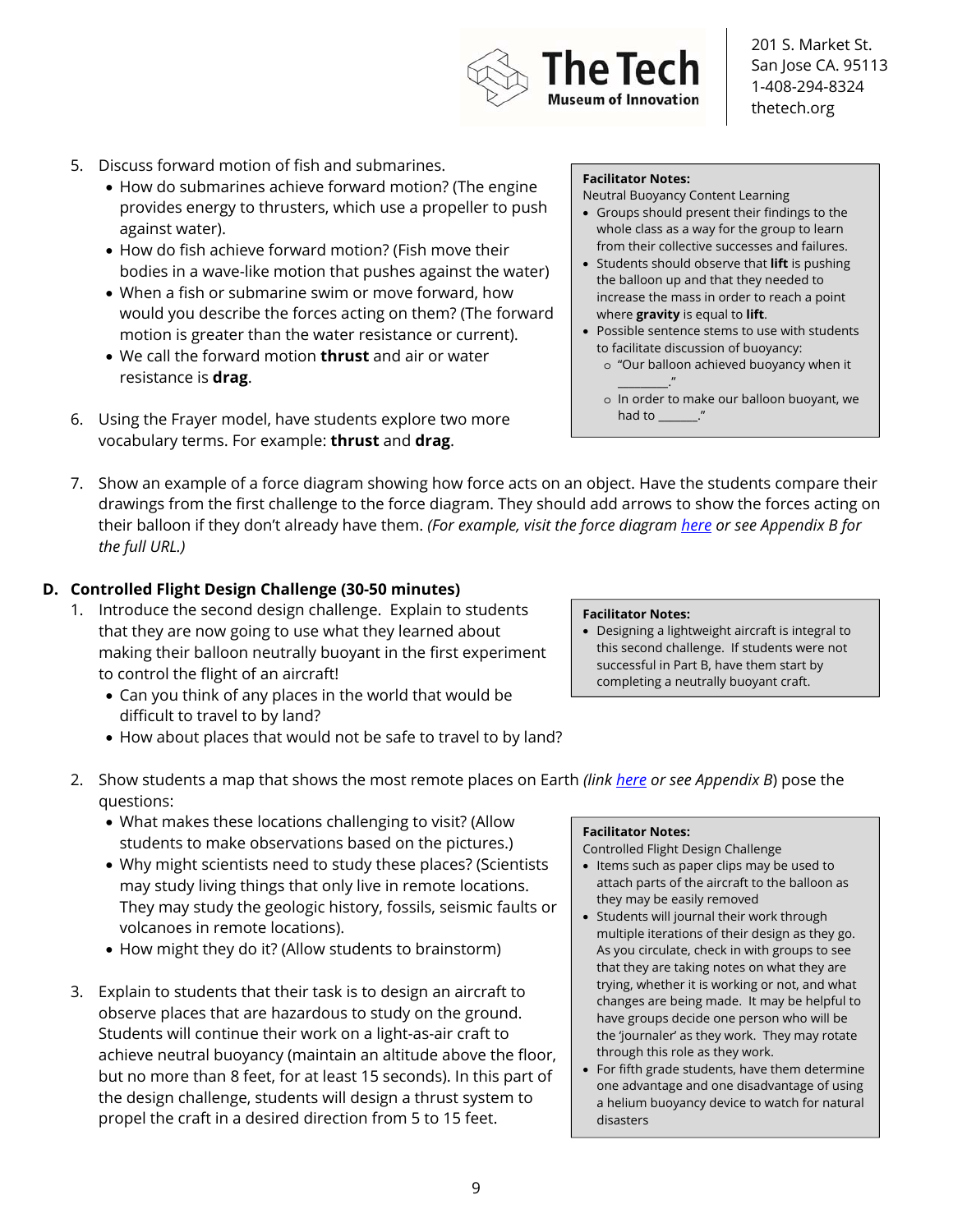

### Design Problem:

• Scientists need to study a volcano crater. They need a craft that can rise to a certain height and then move forward over the crater. Use a helium balloon to create a Lighter than Air craft to carry scientific instruments to measure temperature, gases, and pressure in a specified direction & across a target line.

### Criteria (Design Requirements/Desired Features):

- Use only the provided materials
- Design a propulsion/thrust system, which can be non-permanently attached to the balloon, and can deliver a force to direct the craft in a purposeful direction carrying a payload of 3 pony beads safely.
- The aircraft must travel at least 5 feet in the desired direction with no one touching the aircraft

### Constraints (Design Limitations):

- You may not tape or otherwise permanently fix anything directly onto the balloon. (allows balloons to be re-used)
- You may not touch the balloon during the test
- Tether itself may touch the floor as long as none of the load that students added touch the floor

### Testing:

- Controlled Flight Test: have student teams test their aircraft one at a time. Have students record three flight distances in their Data Collection Tables handout *("Data Collection Table", Appendix C)*
- As students work on their designs, have them document their design features, results and changes in a graphic organizer *("Controlled Flight Design Challenge Notes", Appendix C)*
- 4. While students are working on their aircraft, walk around and ask questions to facilitate the design process.
	- What design ideas are you considering? (materials, shape, attachment location of propeller)
	- Why did you decide on that design or those materials)
	- What did you do to achieve **neutral buoyancy**?
	- What did you do to achieve enough **thrust** to overcome **drag**?
	- What did you try that didn't work?
- 5. Have students document their design features, results and changes in a graphic organizer Lighter than Air Aircraft Challenge Handout *("Controlled Flight Design Challenge Notes", Appendix C)*
- 6. Run a whole-class test and have students document their results and observations in the Controlled Flight Design Challenge Data Table *("Data Collection Table", Appendix C)*. Lead a discussion with students about their results and designs:
	- How do you predict your aircraft will fly? Why?
	- What part of the **criteria** and **constraints** does your design meet? Which were the easiest to meet? Which were the hardest to meet?
	- What part of your design do you think caused your aircraft to \_\_\_\_\_\_ (some observation of their aircraft's flight)? Why?
	- What performance strengths do you notice? Where were the failure points?
	- What do you notice about the designs that travelled the furthest? What flight characteristics might contribute to this result?
	- What would you change in your next design?

#### **Facilitator Notes:**

Possible sentence stems to use with students to facilitate discussion of student designs and design process:

- "We can create/increase thrust by \_\_\_\_\_\_\_, and then our balloon will
- Right now our balloon is \_\_\_\_\_\_\_\_\_. We can solve this problem by \_\_\_\_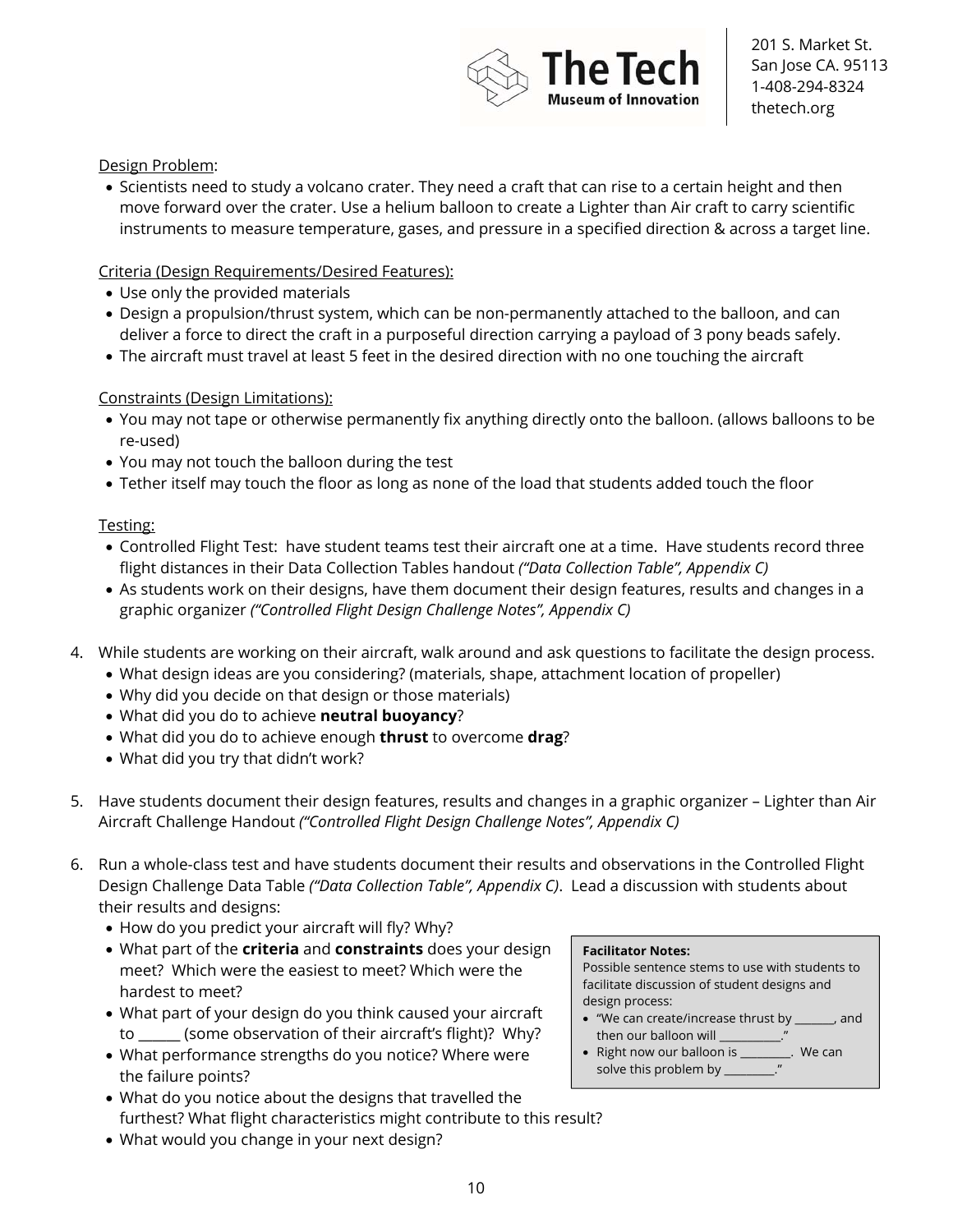

- 7. Have students complete the self-reflection handout at the end of the testing and discussion *("Design Challenge Reflection" Appendix C).*
	- Remind students that as Engineers, it is important to reflect on what they tried, what worked, and especially what didn't work, so they should be honest with themselves while they reflect.
- 8. At the end of testing and discussion, if desired, use the Lighter than Air Challenge Rubric to evaluate student work *("Lighter than Air Challenge Rubric" see Appendix C)*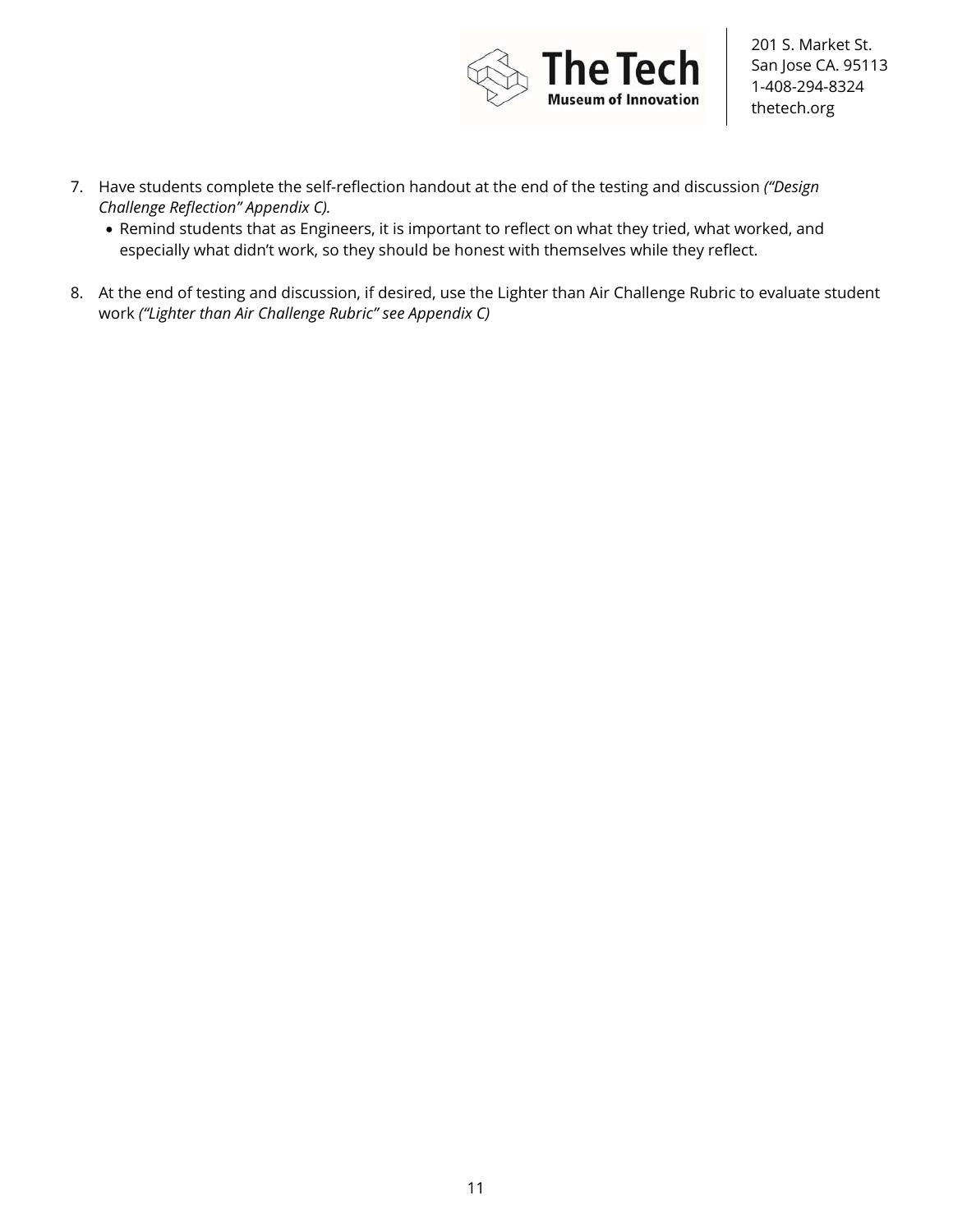

# **V. Appendices**

# **A. Vocabulary and Background Information**

*The following is the start of a suggested list of words to discuss as you read and discuss with students.* 

| balanced<br>forces   | Two forces acting in opposite directions on an object, and equal in size. Anytime there<br>is a balanced force on an abject, the object stays still or continues moving at the same<br>speed and in the same direction. |
|----------------------|-------------------------------------------------------------------------------------------------------------------------------------------------------------------------------------------------------------------------|
| buoyancy             | Tendency of an object to float (lift) in a fluid.                                                                                                                                                                       |
| center of<br>gravity | The imaginary point where the gravity of an object is centered. For example, the<br>center of gravity of a ball is in the center of the ball.                                                                           |
| constraint           | The limitations of a design problem which typically include budget and schedule<br>limitations but may also include other limitations such as maximum size restrictions.                                                |
| criteria             | The requirements or desired features of a design problem often describing the<br>purpose and standards that a system or device must meet.                                                                               |
| density              | Measure of mass in a given volume. Relates to how close together molecules in<br>matter are.                                                                                                                            |
| design               | A plan for the creation of a solution.                                                                                                                                                                                  |
| drag                 | Friction of a fluid (air or water) acting to resist motion of an object through the fluid.                                                                                                                              |
| engineer             | Someone who finds innovative (original) solutions to real-life problems (e.g.<br>mechanical engineer, hardware engineer, software engineer, civil engineer, electrical<br>engineer)                                     |
| failure<br>point     | The part of a system that, if it fails, will cause the entire system to stop working.                                                                                                                                   |
| flight path          | The path that an aircraft or device takes when it flies.                                                                                                                                                                |
| force                | A push or a pull that changes the motion of an object or causes it to change shape.                                                                                                                                     |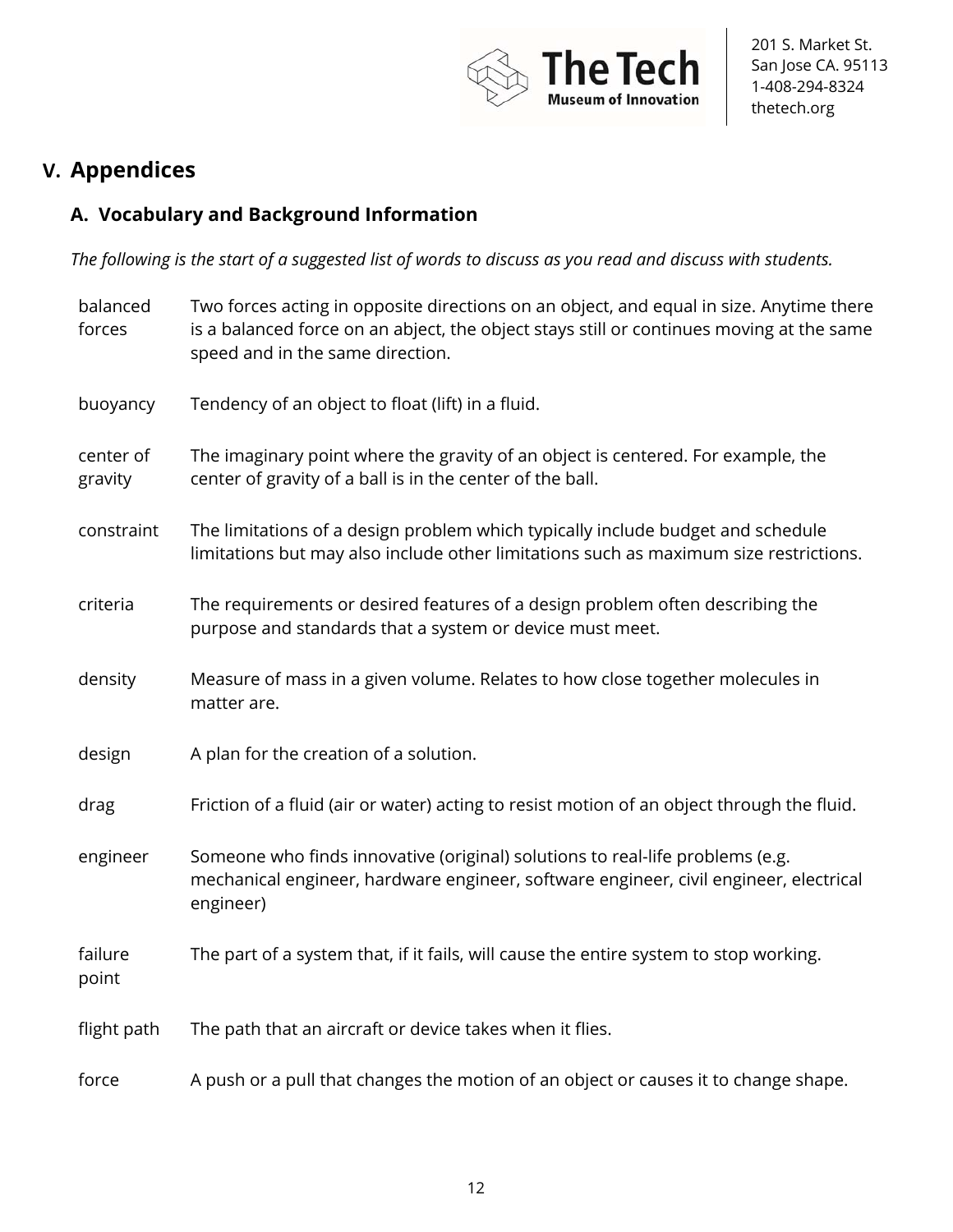

| gravity              | The force that pulls objects towards each other. (Ex: Earth pulls objects towards its<br>center of mass)                                                                                                                                                                            |
|----------------------|-------------------------------------------------------------------------------------------------------------------------------------------------------------------------------------------------------------------------------------------------------------------------------------|
| helium               | A gas that is less dense (lighter) than other gases in our atmosphere.                                                                                                                                                                                                              |
| lift                 | The force that directly opposes the weight of a flying device and holds it in the<br>air. Lift is a mechanical aerodynamic force produced by the motion of the airplane<br>through the air.                                                                                         |
| negative<br>buoyancy | When the gravitational pull on an object or device is greater than the buoyant force,<br>which means that the object is being pulled and is moving downwards.                                                                                                                       |
| neutral<br>buoyancy  | When the gravitational pull on an object or device is equal to the buoyant force,<br>which means that the object is moving neither up nor down and is "hovering" in the<br>air or water.                                                                                            |
| positive<br>buoyancy | When the buyant force on an object or device is greater than the gravitational pull,<br>which means that the object is being pulled and is moving upwards.                                                                                                                          |
| propeller            | A device that spins to push against air, water or other fluids.                                                                                                                                                                                                                     |
| resistance           | (air/water) Results in drag which resists motion through a fluid such as air or water.                                                                                                                                                                                              |
| thrust               | The force which moves an aircraft through the air. Thrust is used to overcome<br>the drag of a flying device and to overcome the weight of a rocket.                                                                                                                                |
| trade-off            | A situation that involves losing one quality or aspect of something in return for<br>gaining another quality or aspect. Tradeoffs can occur for many reasons, including<br>simple physics (into a given amount of space, you can fit many small objects or fewer<br>large objects). |
| weight               | A measure of the force of gravity (pull) the Earth has on an object.                                                                                                                                                                                                                |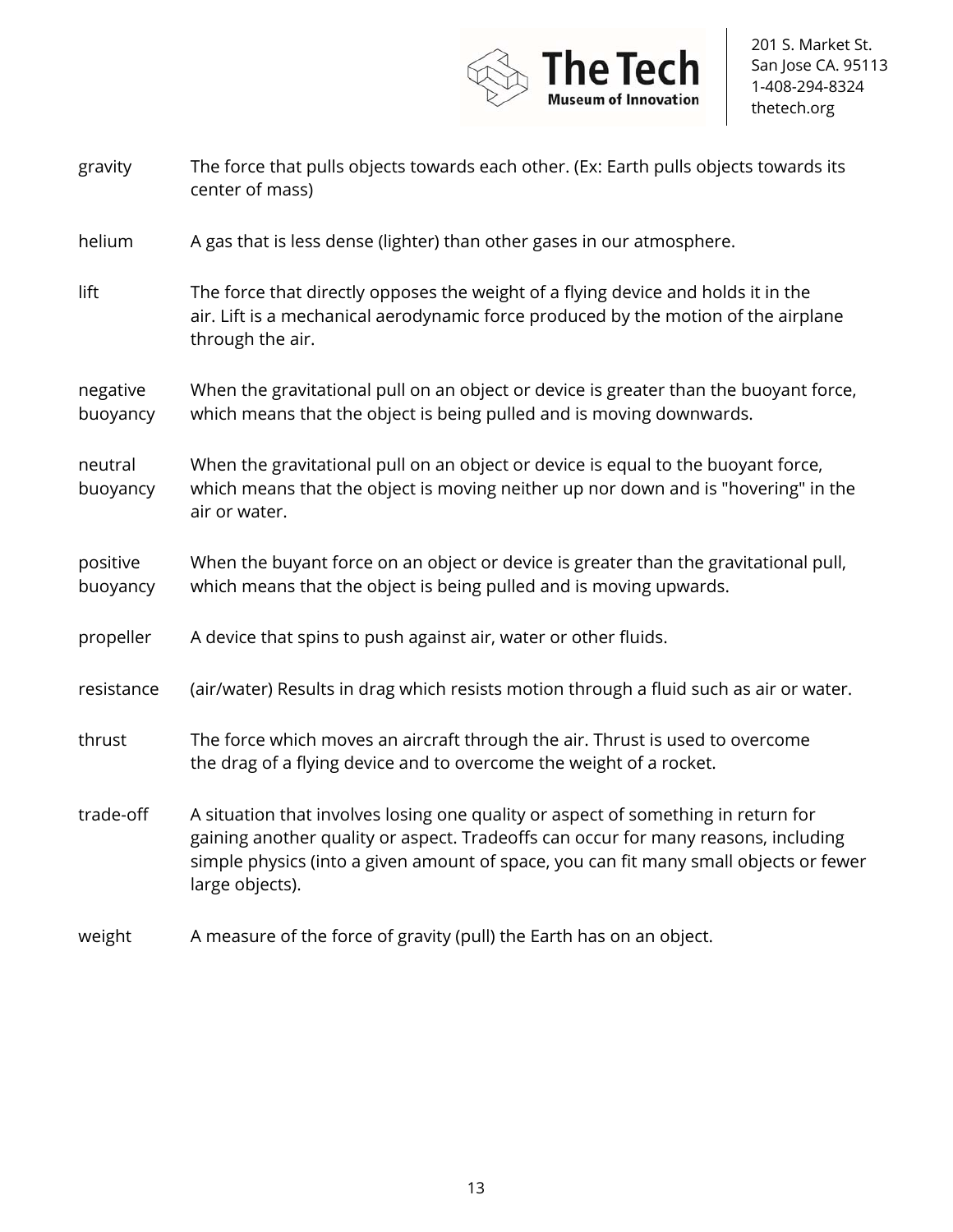

## **B. References**

### **Ordering lesson materials:**

- 1 propeller assembly *(order kits at Delta Education, select "FOSS Middle School" and "Force and Motion, First Edition")*
	- o 1 Propeller
	- o 2 End-hooks
	- o 1 "S1" rubber band
	- o 1 4-inch piece of non-flexible "giant" drinking straw

### **Links to use within lesson:**

- Defining Gravity: Crash Course Kids #4.1. (n.d.). Retrieved August 24, 2015. https://www.youtube.com/watch?v=ljRlB6TuMOU
- Maddy's Science Project. (n.d.). Retrieved August 24, 2015. https://youtu.be/VmRItQglao0
- "Top 10 Most Remote Places in the World Toptenz.net." Toptenz.net. 7 Jan. 2010. Web. 9 Sept. 2015. http://www.toptenz.net/top-10-most-remote-places-on-planet-earth.php
- "Forces on an Airplane." Forces on an Airplane. NASA. Web. 25 Aug. 2015. https://www.grc.nasa.gov/www/K-12/airplane/forces.html

### **Buoyancy:**

- "Buoyancy." (Read ). CK-12, 2015. Web. 28 July 2015. https://www.ck12.org/physical-science/Buoyancy-in-Physical-Science/lesson/Buoyancy-Middle-School/?referrer=featured\_content
- "Exploring Buoyancy." TheTech.org. The Tech Museum of Innovation, 2015. Web. 28 July 2015. https://www.thetech.org/sites/default/files/ExploringBuoyancy.pdf

### **Flight:**

• "The Four Forces | How Things Fly." The Four Forces | How Things Fly. Smithsonian Institute. Web. 28 July 2015. https://howthingsfly.si.edu/forces-flight/four-forces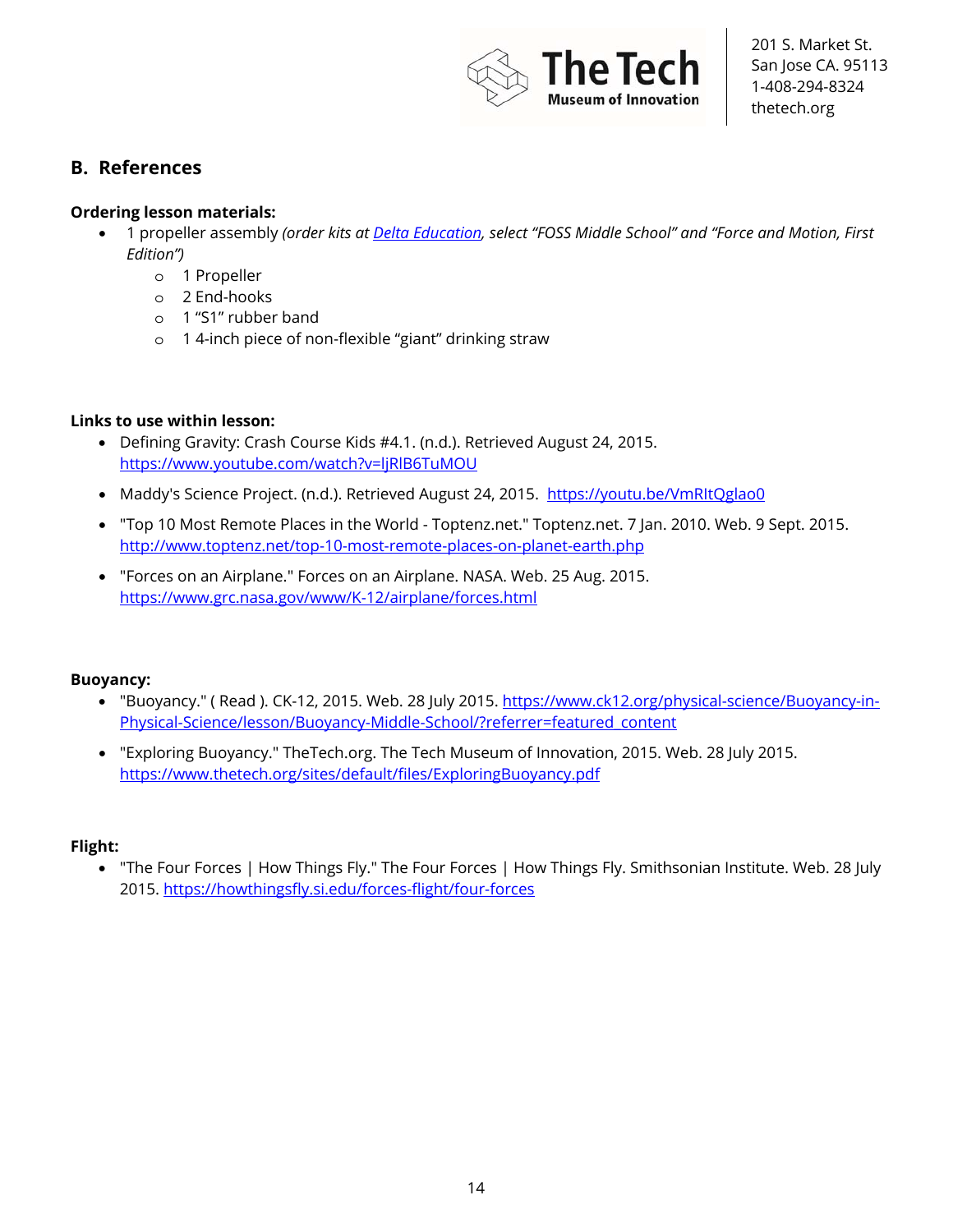

# **C. Lesson Handouts**

| Page(s)   |
|-----------|
| 16        |
| 17        |
| 18-19     |
| $20 - 21$ |
| $22-23$   |
| 24-25     |
| 26        |
|           |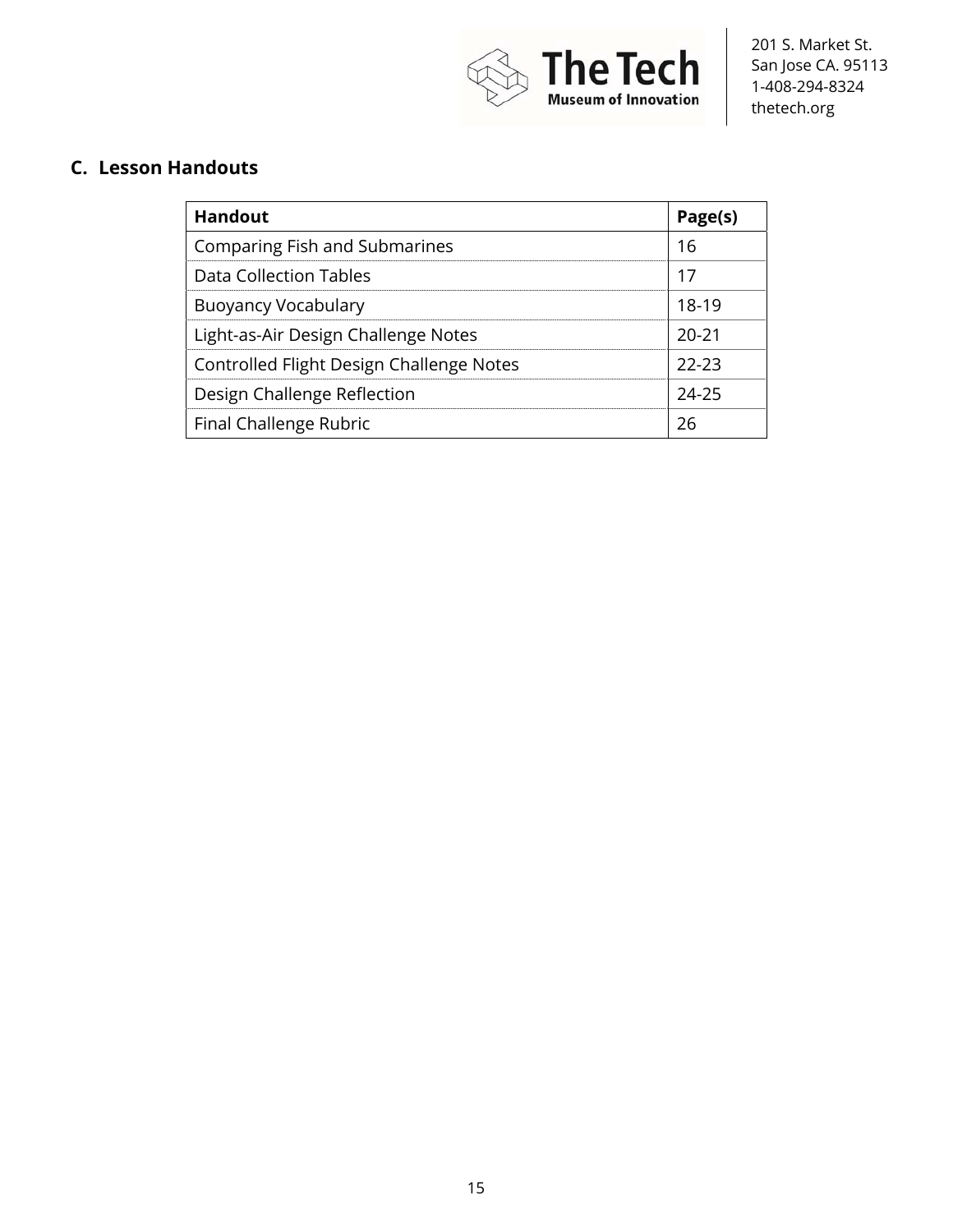

| Name: |  |
|-------|--|
|       |  |

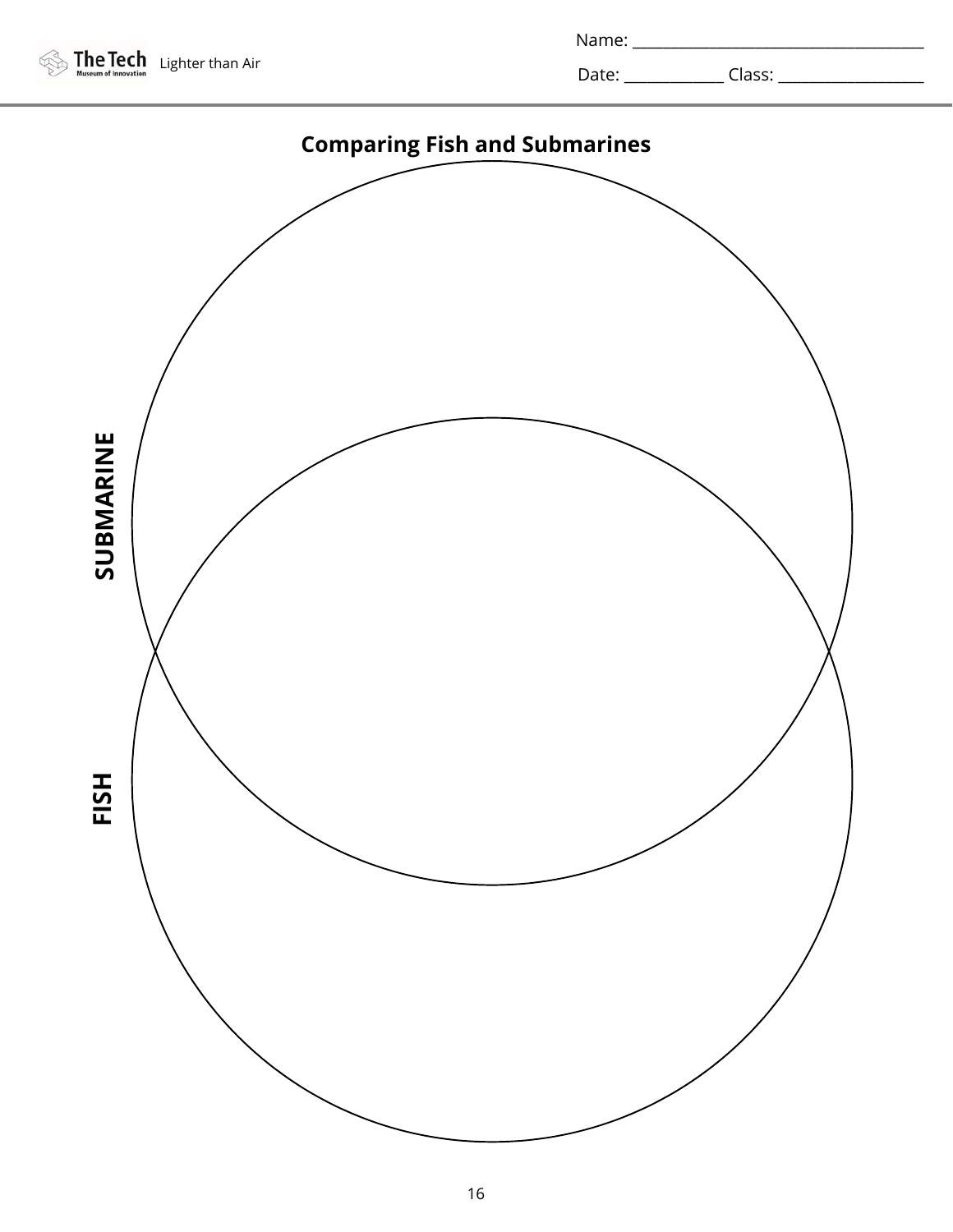| Name: |        |  |
|-------|--------|--|
| Date: | Class: |  |

# **Data Collection Tables**

## **Part 1: Light-as-Air Design Challenge**

# Measured Time Aloft (between floor and 5 feet) [in seconds]

| $ $ Trial #1: | Trial $# 2$ : | Trial $#3$ : | <b>Average Time:</b> |
|---------------|---------------|--------------|----------------------|
|               |               |              |                      |
|               |               |              |                      |
|               |               |              |                      |

# **Part 2: Controlled Flight Design Challenge**

Distance measured [to the closest foot] from launch point in required direction and short description of the flight path

| Flight $#1$ : | Flight #2: | Flight #3: | <b>Average Distance:</b> |
|---------------|------------|------------|--------------------------|
|               |            |            |                          |
|               |            |            |                          |
|               |            |            |                          |

## **Class Averages:**

| Part 1: Light as Air Design Challenge | <b>Part 2: Controlled Flight Design</b><br><b>Challenge</b> |
|---------------------------------------|-------------------------------------------------------------|
|                                       |                                                             |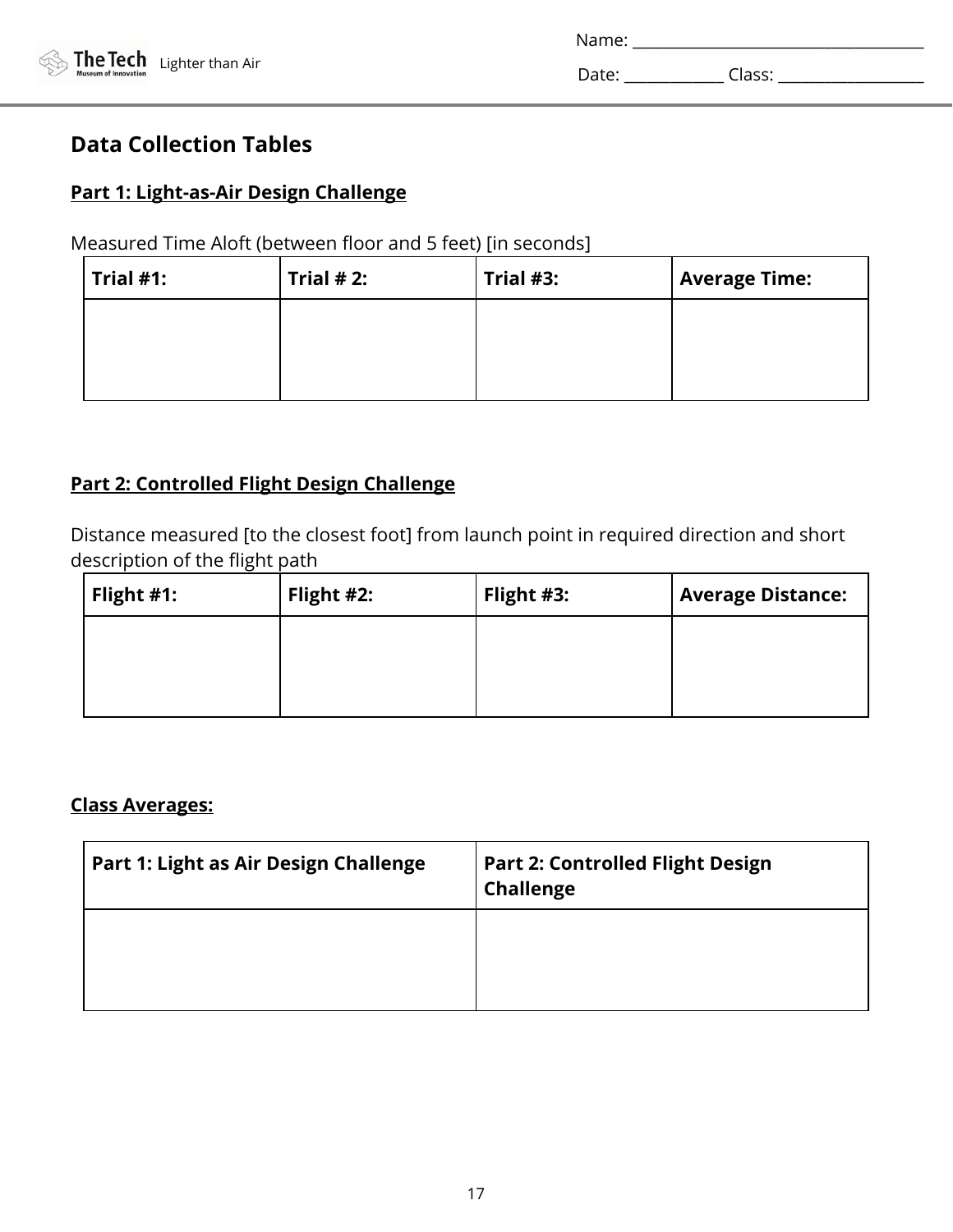![](_page_17_Picture_0.jpeg)

| Name:<br>. |  |  |  |
|------------|--|--|--|
|            |  |  |  |

# **Buoyancy Vocabulary** (Frayer Model)

| Definition:            | Examples:      |  |  |
|------------------------|----------------|--|--|
|                        |                |  |  |
| neutral buoyancy       |                |  |  |
| What it looks like:    | What it isn't: |  |  |
|                        |                |  |  |
| Definition:            | Examples:      |  |  |
| <b>balanced forces</b> |                |  |  |
| What it looks like:    | What it isn't: |  |  |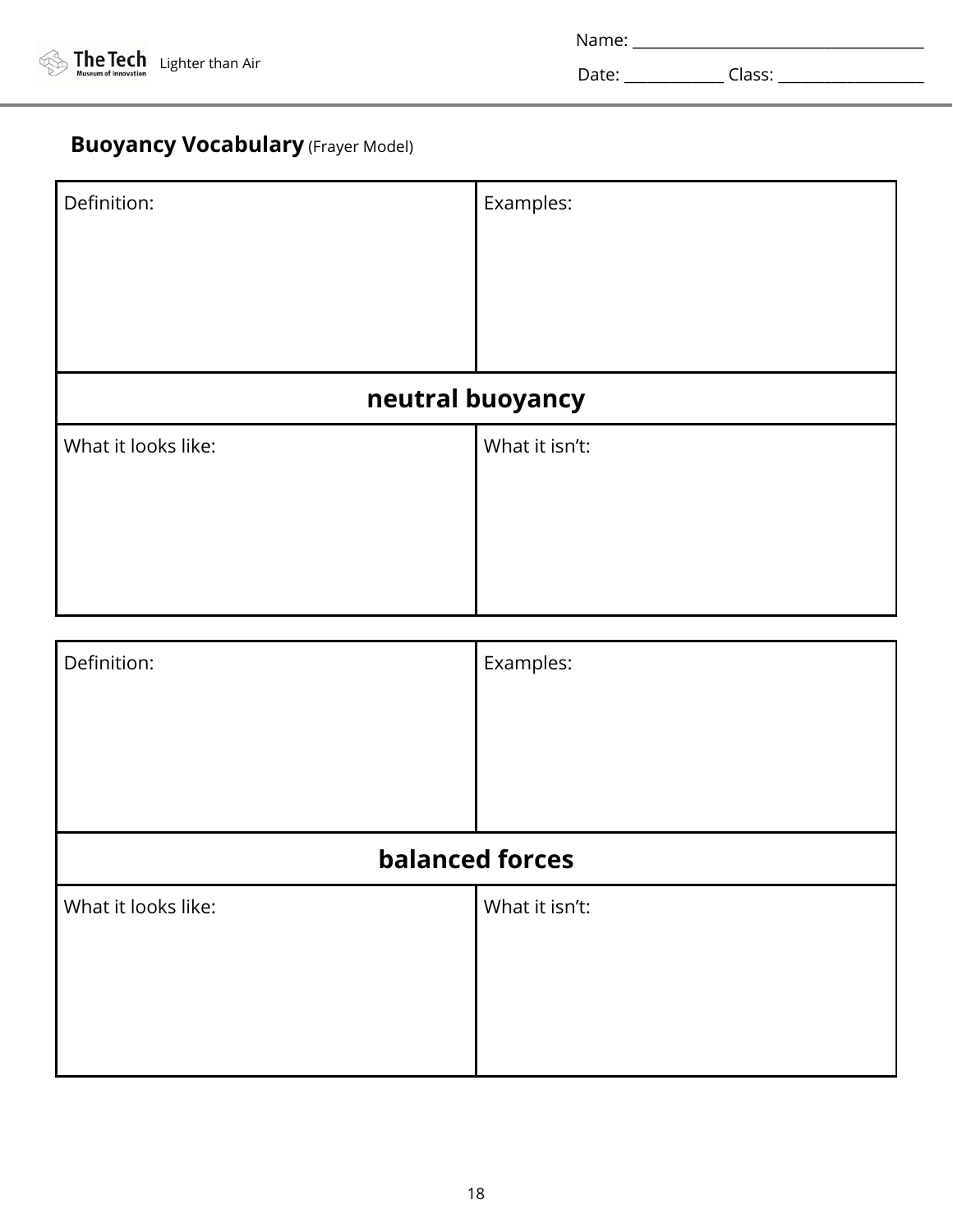Name: \_\_\_\_\_\_\_\_\_\_\_\_\_\_\_\_\_\_\_\_\_\_\_\_\_\_\_\_\_\_\_\_\_\_\_\_\_\_

Date: \_\_\_\_\_\_\_\_\_\_\_\_\_ Class: \_\_\_\_\_\_\_\_\_\_\_\_\_\_\_\_\_\_\_

| Definition:         | Examples:      |  |  |
|---------------------|----------------|--|--|
| thrust              |                |  |  |
| What it looks like: | What it isn't: |  |  |

| Definition:         | Examples:      |
|---------------------|----------------|
|                     | drag           |
| What it looks like: | What it isn't: |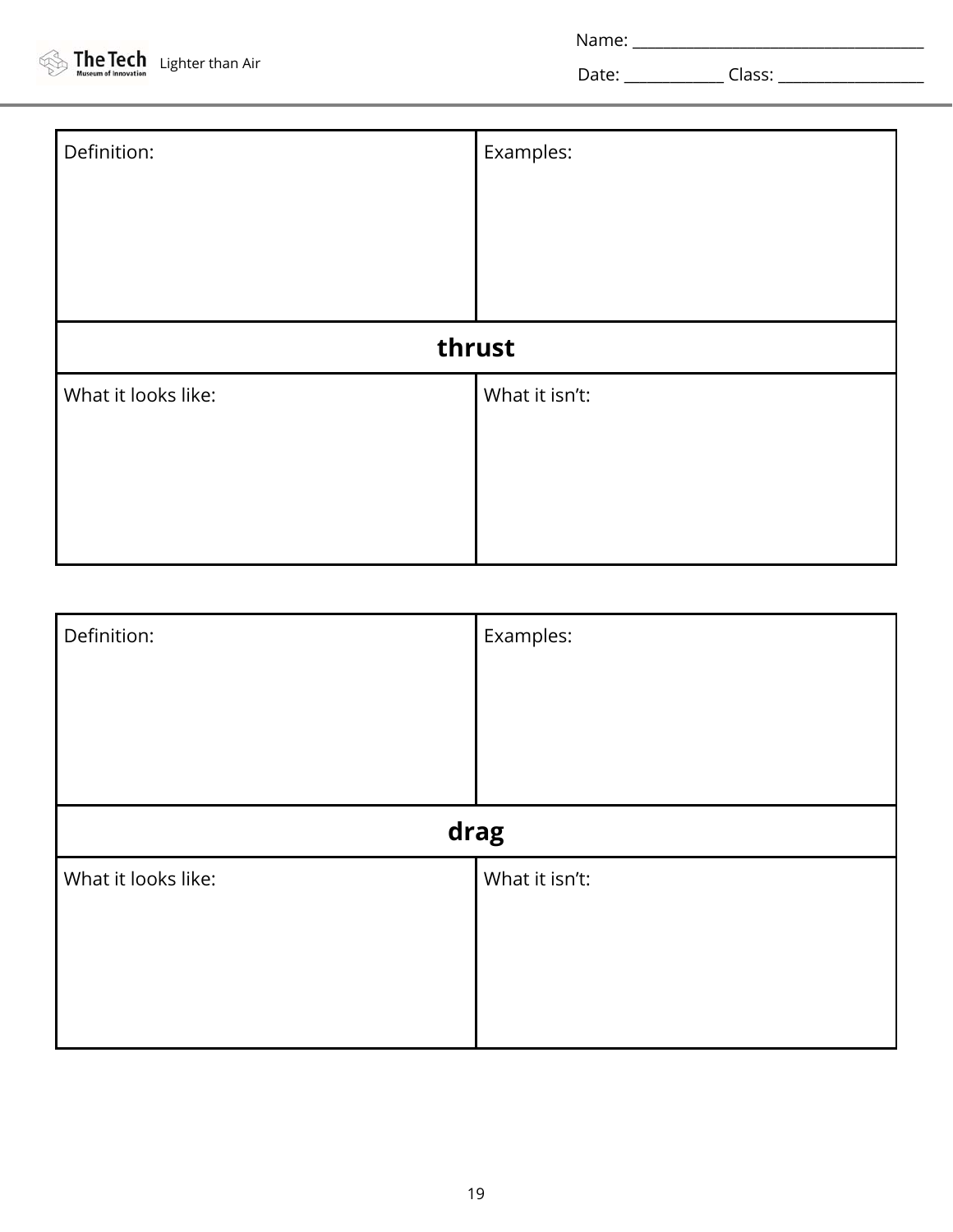| Name:<br>. |  |
|------------|--|
|            |  |

# **Light-as-Air Design Challenge Notes**

|               | What did you try?<br>What are some key features of this design? | <b>Result?</b> | What needs to be changed? |
|---------------|-----------------------------------------------------------------|----------------|---------------------------|
| First Attempt |                                                                 |                |                           |
| Second        |                                                                 |                |                           |
| Third         |                                                                 |                |                           |
| Fourth        |                                                                 |                |                           |
| Fifth         |                                                                 |                |                           |
| Sixth         |                                                                 |                |                           |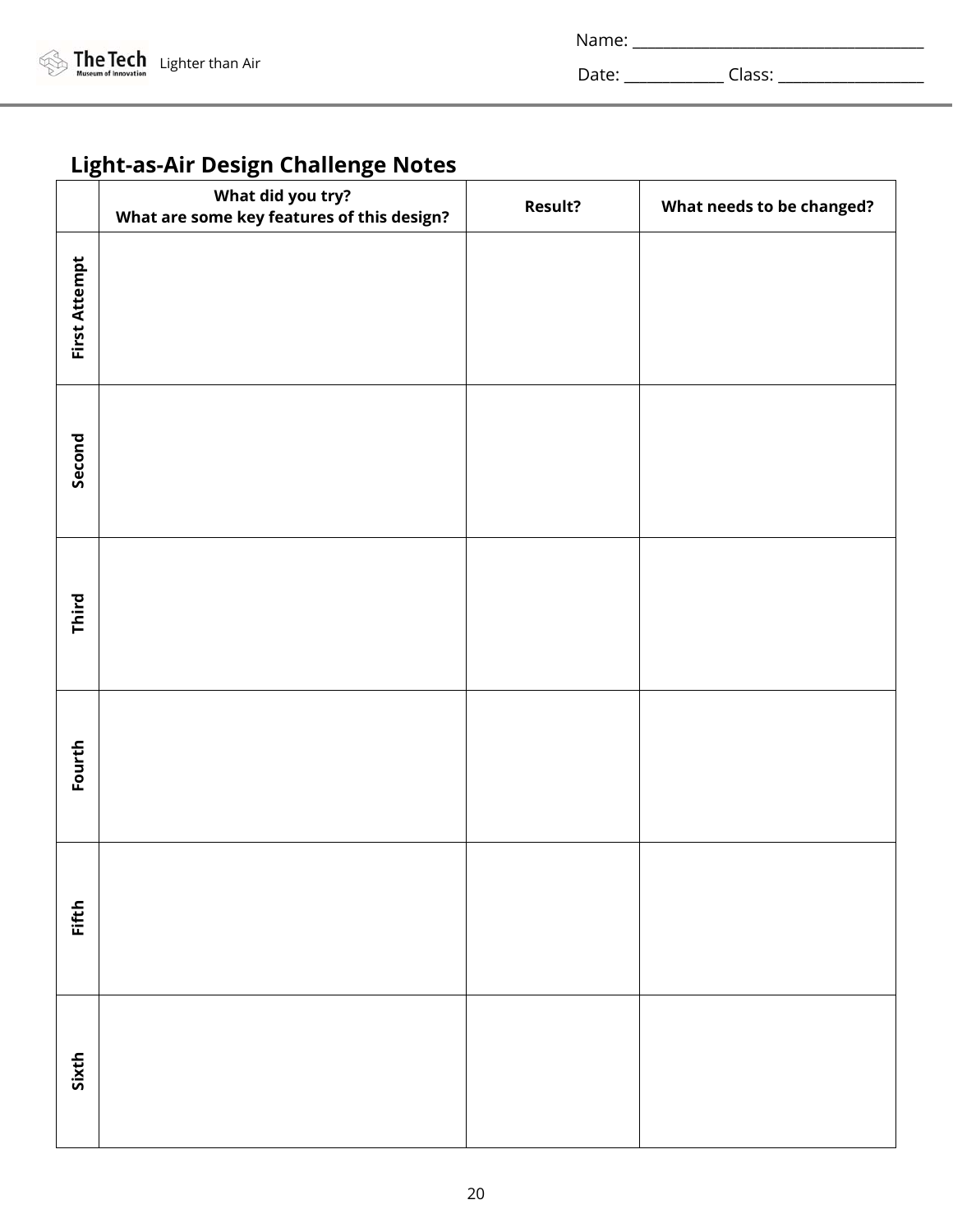|         | What did you try? What are some key<br>features of this design? | <b>Result?</b> | What needs to be changed? |
|---------|-----------------------------------------------------------------|----------------|---------------------------|
| Seventh |                                                                 |                |                           |
| Eighth  |                                                                 |                |                           |
| Ninth   |                                                                 |                |                           |
| Tenth   |                                                                 |                |                           |

What did you find out about gravity and other forces in this activity? (Use drawings to help explain your thinking)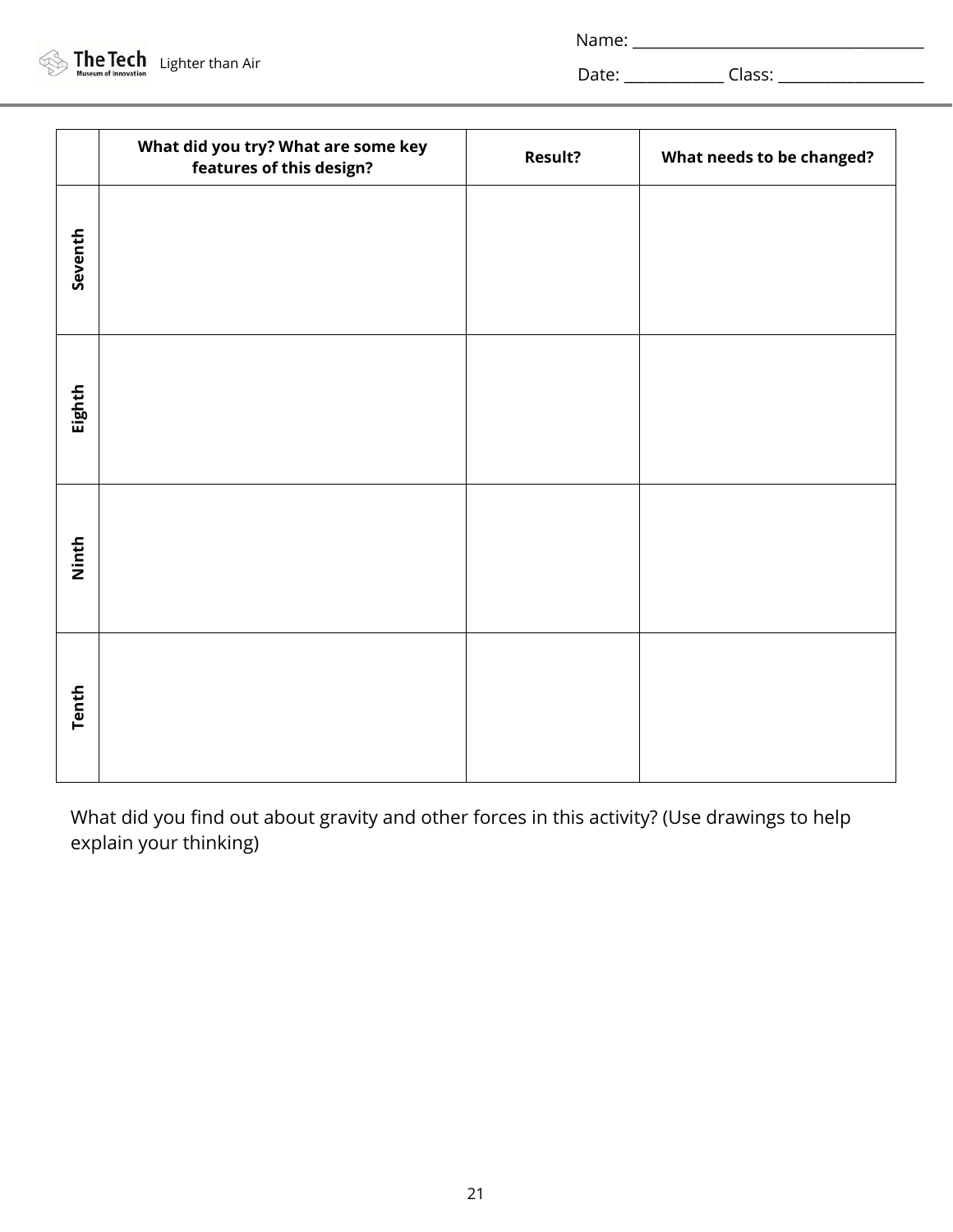| Name: |  |  |
|-------|--|--|
|       |  |  |

# **Controlled Flight Design Challenge Notes**

|               | What did you try?<br>What are some key features of this design? | <b>Result?</b> | What needs to be changed? |
|---------------|-----------------------------------------------------------------|----------------|---------------------------|
| First Attempt |                                                                 |                |                           |
| Second        |                                                                 |                |                           |
| Third         |                                                                 |                |                           |
| Fourth        |                                                                 |                |                           |
| Fifth         |                                                                 |                |                           |
| Sixth         |                                                                 |                |                           |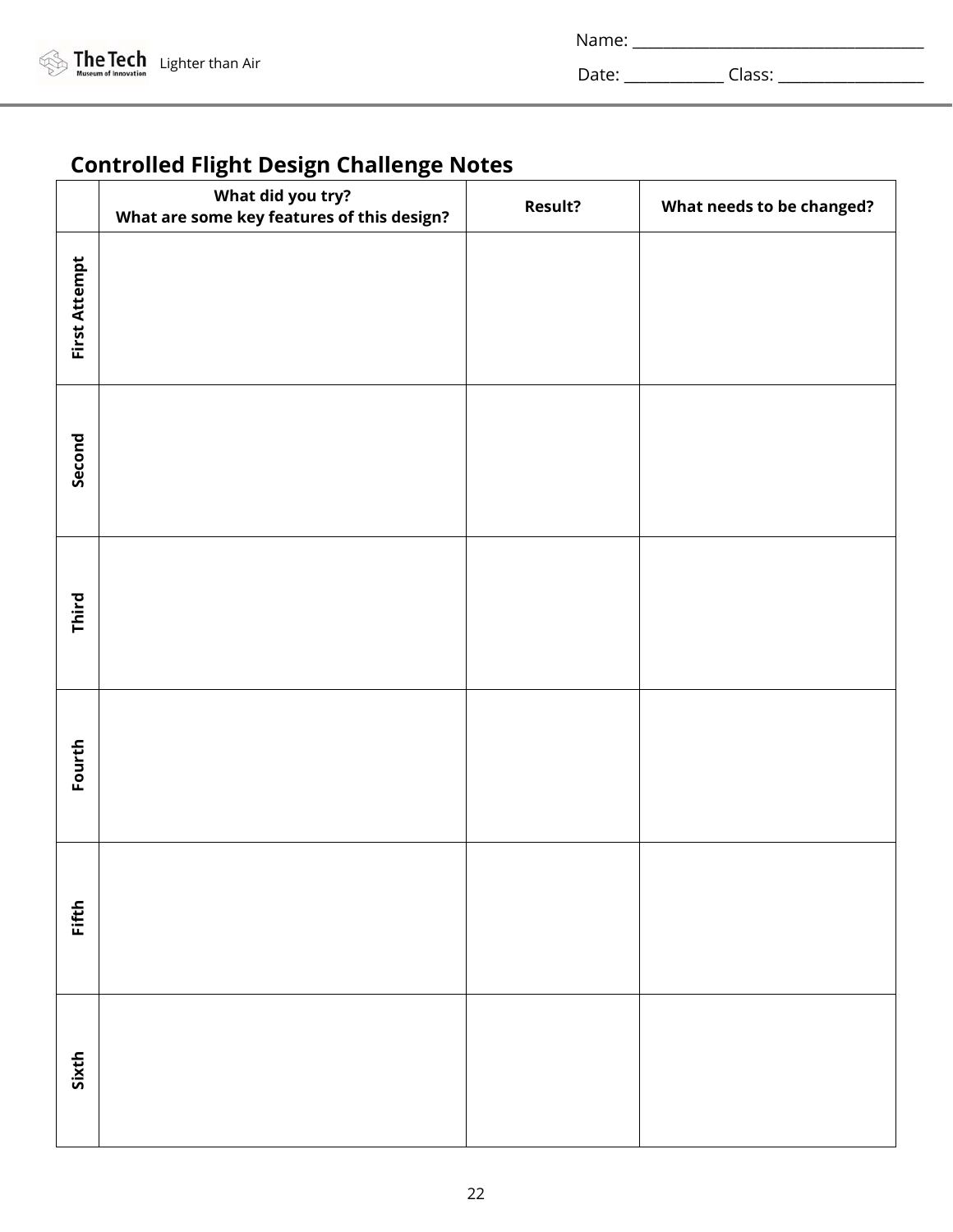| Name: |
|-------|
|-------|

|         | What did you try? What are some key<br>features of this design? | <b>Result?</b> | What needs to be changed? |
|---------|-----------------------------------------------------------------|----------------|---------------------------|
| Seventh |                                                                 |                |                           |
| Eighth  |                                                                 |                |                           |
| Ninth   |                                                                 |                |                           |
| Tenth   |                                                                 |                |                           |

Draw a model to show how your design **used forces to achieve forward motion** or how your design was **affected by forces that prevented it from achieving forward motion**.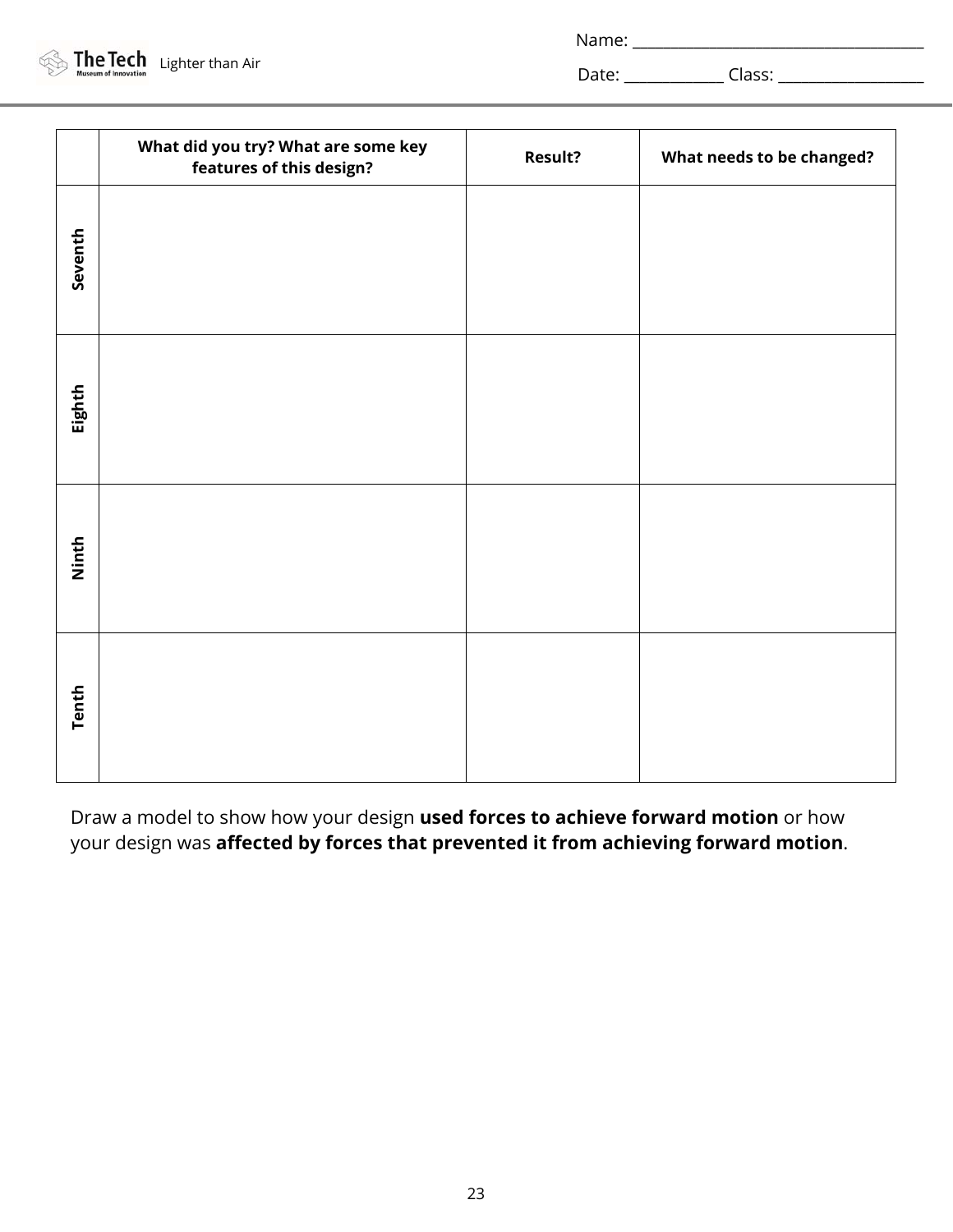| Name: |        |
|-------|--------|
| Date: | Class: |

# **Design Challenge Reflection**

Write a short reflective report to summarize your design, performance and flight path. Describe the forces acting on your aircraft and how balanced and unbalanced forces acted on your aircraft in flight. Identify the strengths and weaknesses of your design. Discuss the failure points you found, what improvements and trade-offs you made as you iterated your aircraft, and make suggestions for how to make future iterations more successful.

![](_page_23_Picture_4.jpeg)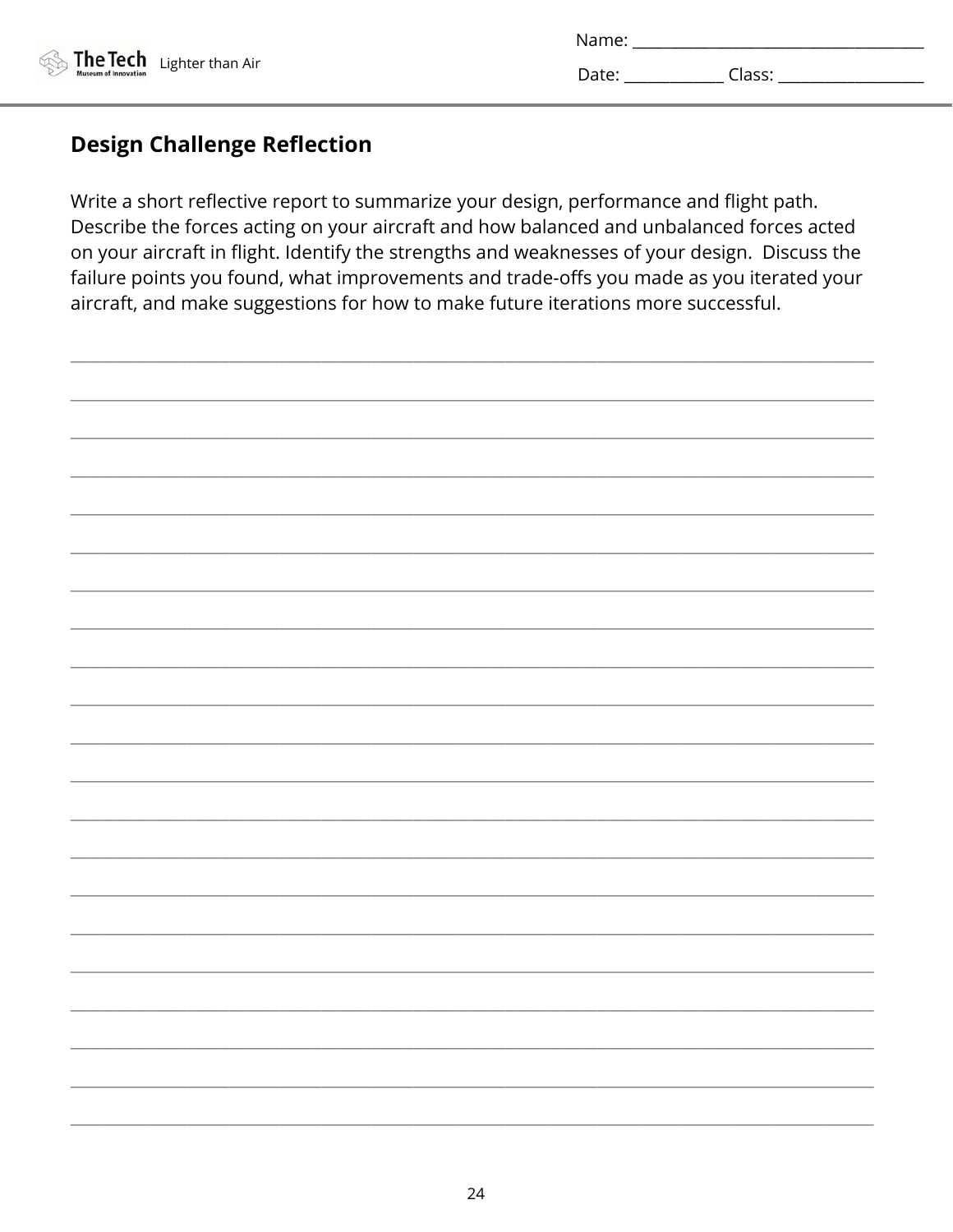| Name <sup>.</sup><br>---- |  |  |  |
|---------------------------|--|--|--|
|                           |  |  |  |

# **Collaboration:**

# **Score your own work with your team and other students throughout the design challenges. Be sure to give reasons to justify your score!**

| $\boldsymbol{4}$ | I was frequently and actively engaged in sharing, listening and trying ideas from my |  |  |  |  |  |  |
|------------------|--------------------------------------------------------------------------------------|--|--|--|--|--|--|
|                  | partners.                                                                            |  |  |  |  |  |  |
| 3                | I was usually engaged in sharing ideas, listening to, and trying ideas from my       |  |  |  |  |  |  |
|                  | partners.                                                                            |  |  |  |  |  |  |
| $\overline{2}$   | I was sometimes listening and sharing, and tried to use some ideas from my           |  |  |  |  |  |  |
|                  | partners or I took over and did most of the work which didn't allow others to        |  |  |  |  |  |  |
|                  | participate.                                                                         |  |  |  |  |  |  |
|                  | I worked mostly by myself, did not listen or share or use ideas from my partners     |  |  |  |  |  |  |
|                  |                                                                                      |  |  |  |  |  |  |
|                  | My reasoning for giving myself this score:                                           |  |  |  |  |  |  |
|                  |                                                                                      |  |  |  |  |  |  |
|                  |                                                                                      |  |  |  |  |  |  |
|                  |                                                                                      |  |  |  |  |  |  |
|                  |                                                                                      |  |  |  |  |  |  |
|                  |                                                                                      |  |  |  |  |  |  |
|                  |                                                                                      |  |  |  |  |  |  |
|                  |                                                                                      |  |  |  |  |  |  |
|                  |                                                                                      |  |  |  |  |  |  |
|                  |                                                                                      |  |  |  |  |  |  |

# **Engineering and Design Reflection**

How well do you think your designs and engineering met the challenge? Circle the score you think your design earned in each category.

|                                   |                                                      | 3                                                      |                                                       |                                            |
|-----------------------------------|------------------------------------------------------|--------------------------------------------------------|-------------------------------------------------------|--------------------------------------------|
| <b>Neutral</b><br><b>Buoyancy</b> | Float between floor<br>and 5 feet $>30$<br>seconds   | Float between floor<br>and 5 feet 15 to 30<br>seconds. | Float between floor<br>and 5 feet 5 to 15<br>seconds. | <b>Floated less than 5</b><br>seconds.     |
| <b>Flight</b>                     | Craft flew $>8'$ in<br>desired direction.            | Flew 5' to 8' in<br>desired direction                  | Flew $2'$ to $5'$ in<br>desired direction.            | Flew less than 2' in<br>desired direction. |
| <b>Payload</b>                    | Payload is well<br>controlled and<br>arrives intact. | Loses payload on<br>landing.                           | Loses payload in<br>flight.                           | Unable to attach or<br>lift a payload.     |